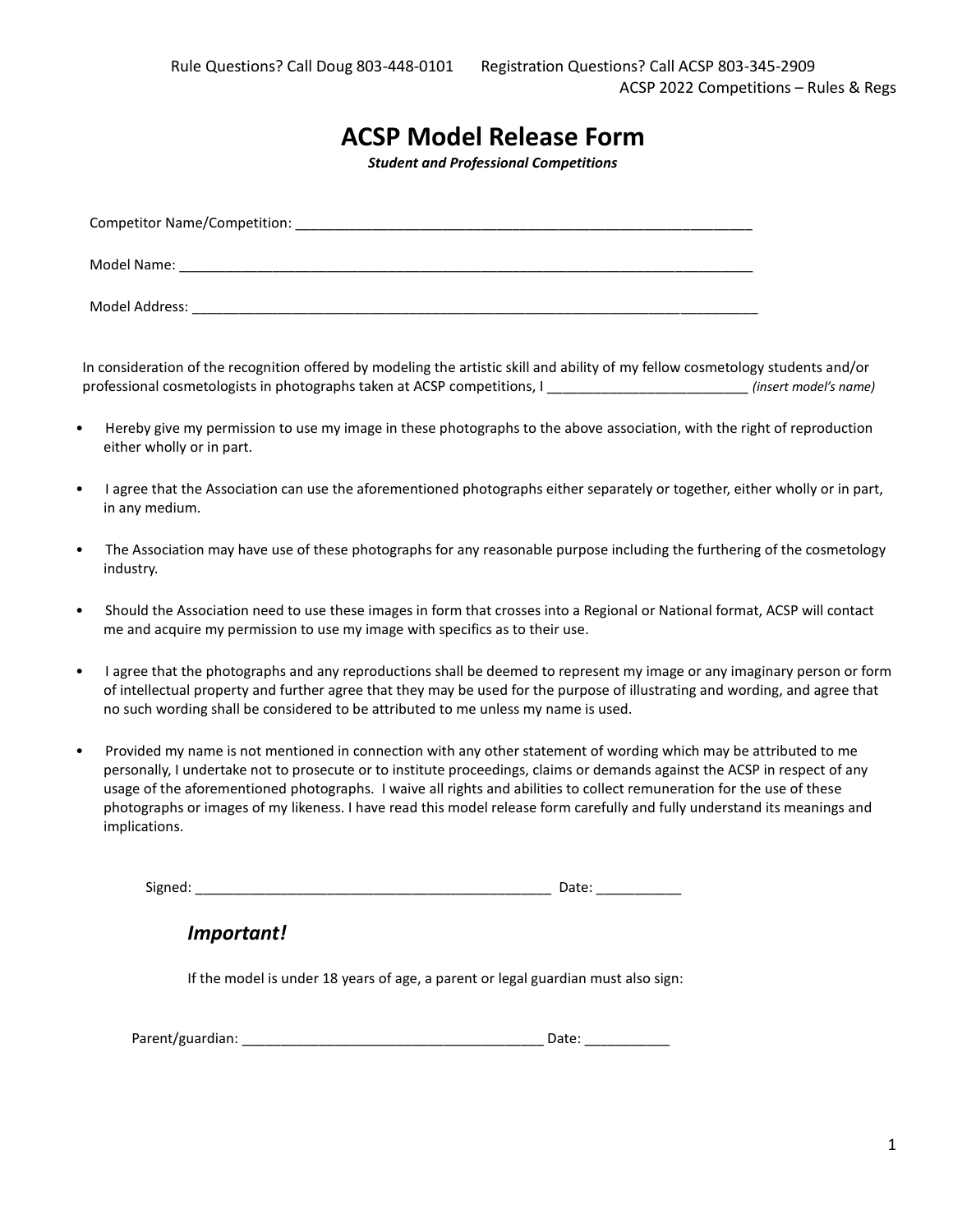# **Competition Definitions**

The following terms are used throughout competitions. In an effort to help competitors thoroughly understand the competition rules the following definitions are provided. You should familiarize yourself with all the terms that applicable to you.

#### **Acetone**

A solvent from the ketone family that dissolves nail polish and acrylics for removal.

#### **Acid Primer**

An acidic primer, usually methacrylic acid type primer, which helps enhancement products stick to the natural nail.

#### **Acrylic**

A nail system using two parts: liquid monomer and powdered polymer. A precise ratio of the two components forms a hard, cured coating on the nails. This is the strongest nail coating option.

#### **Acrylic brush**

A special brush used to apply the acrylic nail product. The brushes usually feature natural hair bristles and are available in different sizes and shapes.

#### **Attire**

A model's clothes, outfit or costume plus accessories.

#### **Avant Garde**

Artistic Style with ideas that are experimental, cutting-edge and innovative in the use of technique, medium, style and relationship to context.

#### **Competition Director**

A representative of management who is in charge of the entire competition, along with organization of all the contests, this person has the final interpretation on any questions or situations that may occur.

#### **Competition Chairperson**

An individual who is responsible for the supervision of a specific competition or group of competitions.

#### **Consumer**

One who uses materials or services for one's own personal needs.

#### **Cosmetic Enhancement**

Any permanent or temporary make-up, moisturizers, false eyelashes, temporary tattoos, paint, glitter, etc.

#### **Cure**

Hardening of a nail coating. Curing is not the same as drying. Nail products continue to cure even after they are dry.

#### **Fill-in**

Maintaining nails after the initial full set. As the nails grow, this process adds acrylic to cover those new areas. Acrylic nails typically require fill-ins every two or three weeks. This process is also called back-fill, fill, touch-up or maintenance.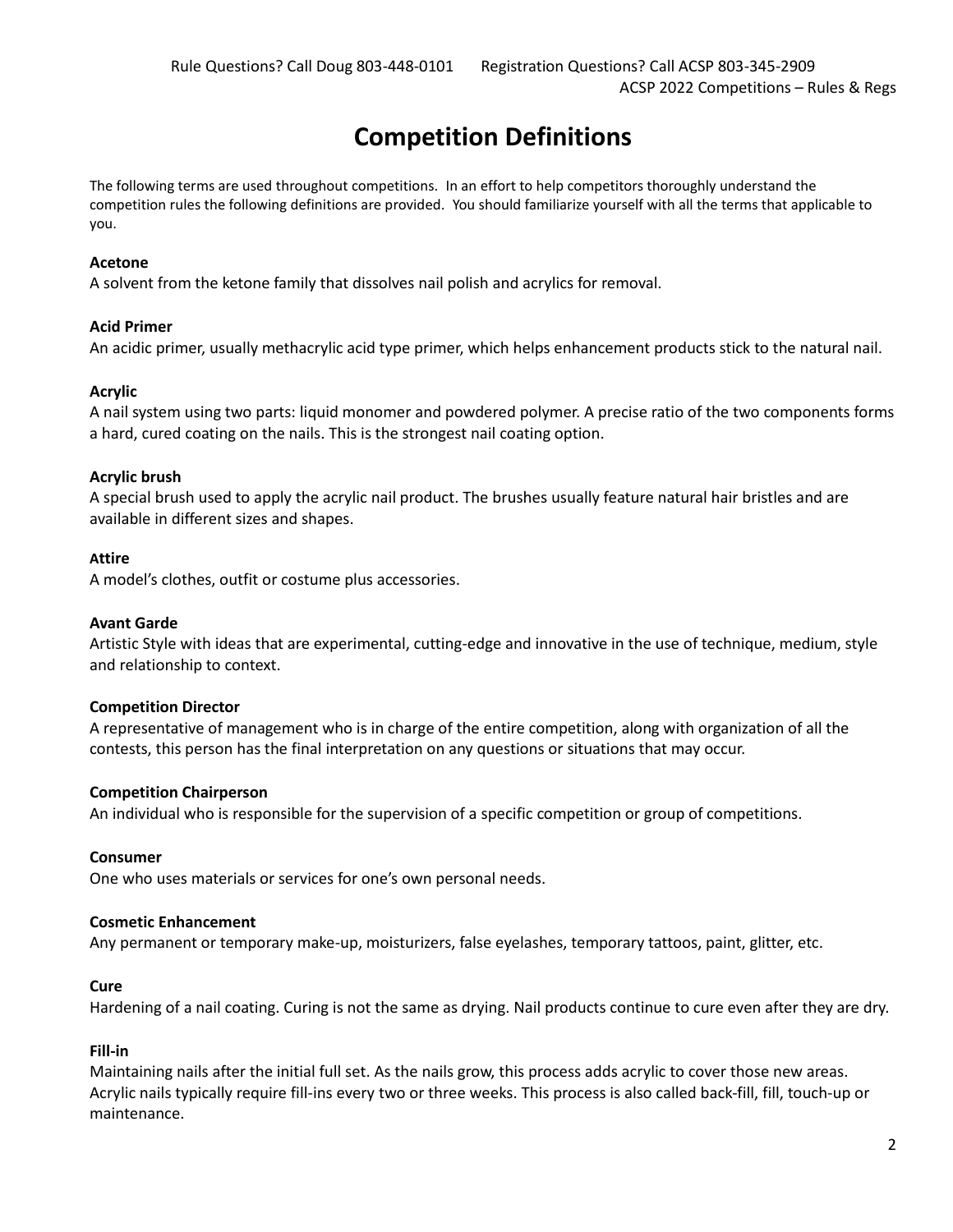## **Forms**

Paper with adhesive backs that are placed under the free-edge at the fingers end to extend the acrylic past the fingertip. Forms may also come in re-useable styles that are made out of thin, flexible plastic and bendable wire.

## **General Penalty Points**

Points subtracted from a competitor's final score for infractions of the General Rules of the competition.

### **General Rules and Regulations**

Rules that in some manner apply to all the competitors and competitions.

#### **Hairpiece**

Human, animal or artificial hair with or without a base that has been permanently or semi-permanently attached to the model's hair.

#### **Hair Extension**

Human, animal or artificial hair with or without a base that has been permanently or semi-permanently attached to the model's hair.

## **International 30 Point Scoring System**

A standardized, numerical scoring system used by all major Cosmetology Competitions throughout the world.

#### **Intricacy of the Design**

Having many interrelated parts or facets; *complex* or involved

## **Judge**

The panel of Judges is a group of professional individuals sanctioned by the competition committee. These individuals judging the contest represent some of the most knowledgeable Cosmetology Competition Experts.

## **Morph**

To change smoothly from one image to another by small gradual steps.

#### **Objective**

This is a description of the type of work to be presented in each of the specific contests.

#### **Ornament**

Any decorative item not made of human, animal or artificial hair.

## **Parade of Models**

After each competition, the models may be requested to parade, by mirror number, around the competition arena for viewing by the judges.

## **Penalty Points**

Points subtracted from a competitor's final score for infractions of the General Rules of the competition or Specific Rules of an individual contest.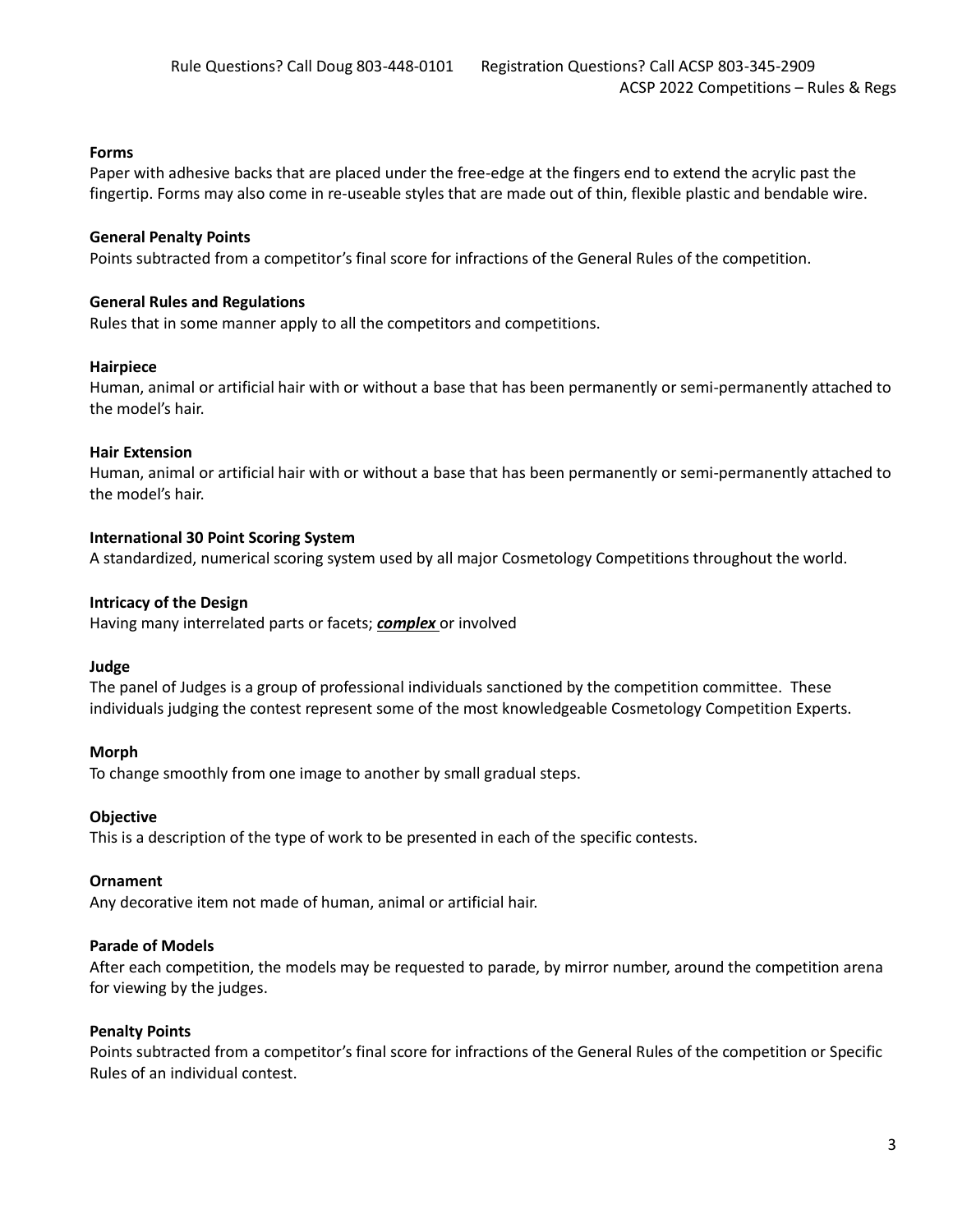## **Pink and whites**

Creating the French manicure look using colored acrylic or gel. The nail technician applies a white free edge and pink nail bed using those longer-lasting products.

### **Product Restrictions**

Specific products or type of products not to be used within the individual competitions.

### **Professional**

An individual who has fulfilled the established requirements to practice Cosmetology, Barbering, Esthetic or Nail services as dictated by the governing body of the State, Region or Country in which he/she lives or works and is currently licensed.

#### **Progressive**

Innovative forward thinking use of color methods, cutting methods and styling techniques. This competition calls for unconventional shapes in haircutting that must be supported by highly pigmented, bold or neon colors.

#### **Reporting Time**

Competitors are to report to the competition arena by this time as noted in the specific rules of the competition.

#### **Rules and Special Instructions**

These are specific rules to be followed within the individual competition.

#### **Sage/Wiseman**

A competition official who is on the competition floor during an entire contest. The Sage's job is to assure all competitors abide by all General Rules for the entire competition as well as the Specific Rules for each individual contest. This official has the power to assess penalty points for any infractions of rules described under "Penalty Points".

## **Student**

An individual currently enrolled in an educational program who has not fulfilled the established requirements to practice Cosmetology, Barbering, Esthetic or Nail services as dictated by the governing body of the State, Region or Country in which he/she lives or works and is not currently licensed in the field in which they are competing.

#### **Time Allowed**

This is the length of working time for the competitor to complete his/her presentation for judging.

## **Tool Restrictions**

Specific tools or types of tools not to be used within the individual competitions.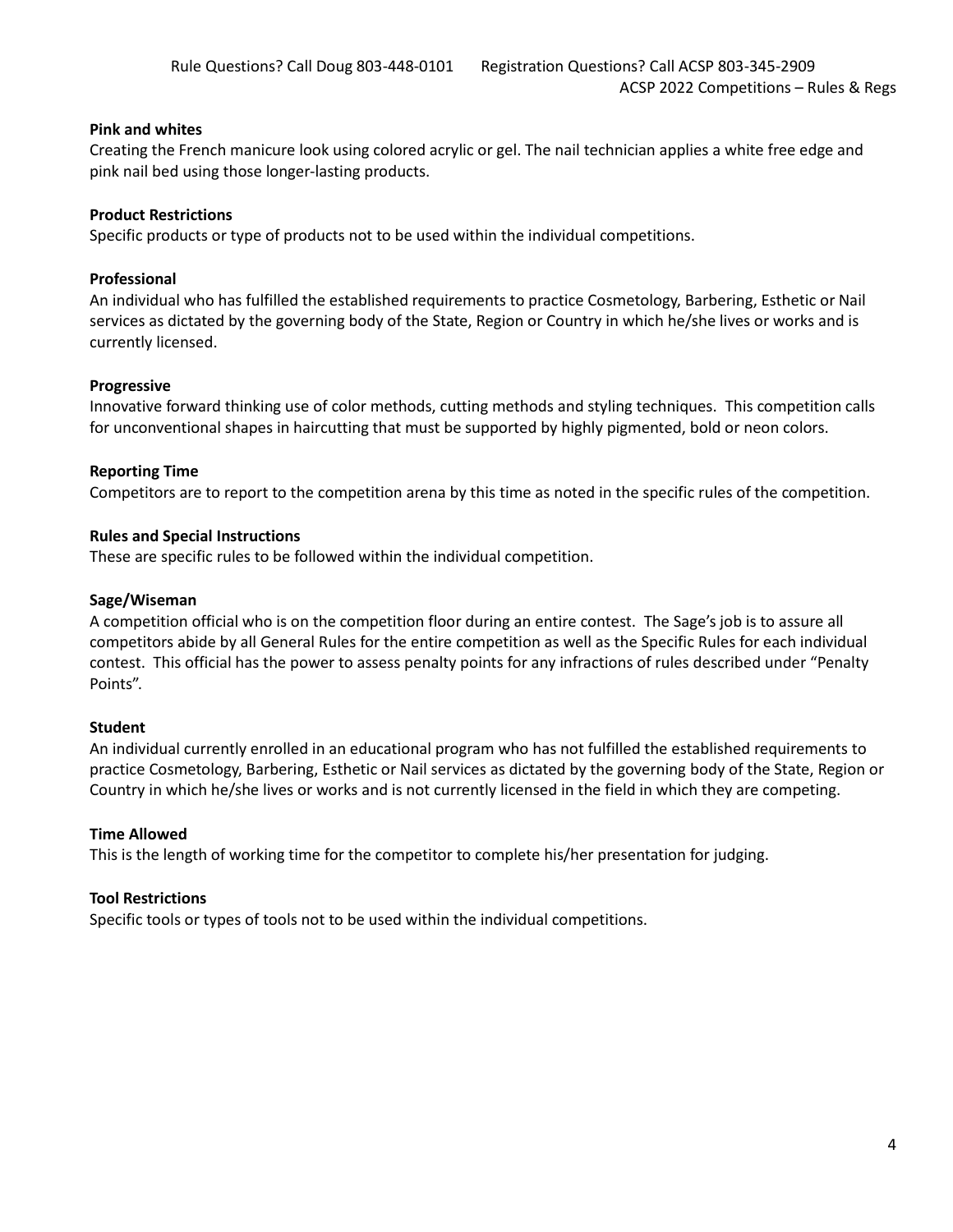# **General Rules and Regulations for All Competitions**

1. The objectives of these competitions are the technical aspect of the work followed by the total finished fashion.

2. Competitions are open to all student cosmetologists, barbers, nail technicians, and

estheticians. Competitions are open to any student who is attending a cosmetology, barber, nail, or esthetics school. School contact information must be included on each Student Competitor Registration Form. Any student having finished their hours for no more than **30 days** may be eligible to compete but must show proof of dates.

3. For each competition entered, the competitor must submit an Official Competition Registration Form and Model Release Form with the required fee. Models under the age of eighteen (18) must have a parental signature on the Model Release Form. No refunds or credits of entry fees will be issued.

4. Only one model/mannequin will be allowed per competitor/per competition. The model cannot be the competitor nor can the competitor be the model, but must be a separate person. It is the responsibility of each competitor to furnish his or her own model at his or her own expense.

5. Competitor and model must be together when signing in at the registration desk for ID verification.

6. The competition chairperson or appointed person will conduct the competitions. Judges, Sages and Tally personnel, appointed by and along with the chairperson, will constitute the committee. The competitors agree to abide by the decision of the judges.

7. The competition chairperson shall consult with the sages when an infraction of the rules occurs. Penalty points ranging from **one (1) to three (3) or a Disqualification** will be assessed by the Competition Committee depending on the nature and severity of the infraction. Judges will not be made aware of any infraction penalized by the sages.

8. Only table, chairs and mirrors will be provided at the competition site. No hood dryers are provided for competitors. *One electrical outlet is provided (two standard outlets) only where indicated in specific rules*. **Tools drawing more than 1800 watts are NOT allowed.** Wattage label must appear on blow dryers. No ceramic stoves or free irons.

9. Instructors may not serve as models in student competitions.

10. On-site registration will be accepted up until one hour prior to each specific competition.

**11. Competitor and model must be in contest holding area 30 minutes prior to competition for roll call.**

12. **The competitor is responsible** for providing their own Blood Contamination Kit, which should include antiseptic spray, disposable toweling, Band-Aids, styptic powder or liquid, sealable plastic bag and rigid container to place any accidental blood contamination.

13. **The competitor is responsible** for providing **disinfectant spray** to be used on their work areas before and after competitions, **Students should pay special attention to all proper DISINFECTION, STERILIZATION AND SANITATION procedures during competitions.** Under the current circumstances Sages and Judges will be watching for and seeing that work areas are cleaned before and after competitions. This is implemented for everyone's safety. One penalty point will be assessed if proper workstation disinfection procedures aren't followed.

14. The Director of Competitions and the Competition Committee shall determine any rule not herein provided for. The decision of the committee shall be final.

15. Hairpieces or ornamentation may be used but the base may **not cover more than 1/3 of the head form. Extensions will count as hair pieces and/or hair ornamentation.**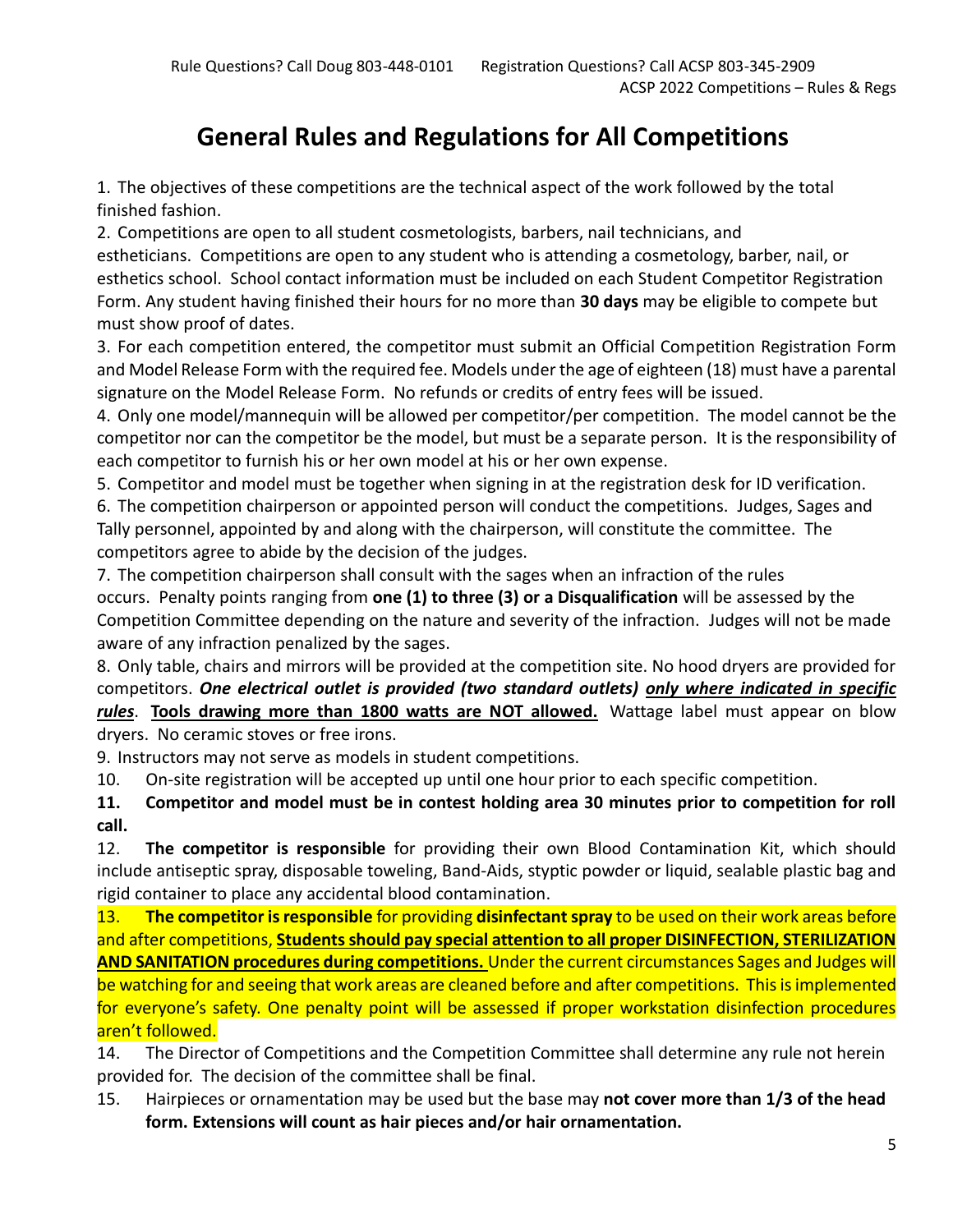# **Student - Commercial Hair Shaping**

# *This is an open commercial street wear competition, you may choose whatever cut you prefer on your choice of male or female mannequin.*

| <b>Competition Date:</b><br><b>Competition Begins:</b><br><b>Reporting Time:</b> | Saturday, April 2, 2022<br>$9:00$ AM<br>8:30 AM                                                                                            |
|----------------------------------------------------------------------------------|--------------------------------------------------------------------------------------------------------------------------------------------|
| Pre-registration:                                                                | Fee: \$25<br>Deadline: Friday, March 18, 2022(postmarked)                                                                                  |
| <b>On-site Registration:</b>                                                     | Fee: \$35 cash<br>Must register no later than 1 hour prior to competition start time (8<br>AM) and then report for competition at 8:30 AM. |
| <b>Registration Area:</b>                                                        | Landmark Resort<br>1501 South Ocean Blyd<br>Myrtle Beach, SC 29577                                                                         |

## **Awards Presentation**:

4:30 PM (approximately) Competitions Arena

| 1st Place: | Trophy for Competitor |
|------------|-----------------------|
| 2nd Place: | Trophy for Competitor |
| 3rd Place: | Trophy for Competitor |

**Time Allowed:** 30 minutes on a female or male mannequin.

## **Rules and Special Instructions;**

1. Each competitor will report to the competition arena with one female or male mannequin, table clamp mannequin holder or tripod.

- 2. Mannequin may have commercial hair color and chemical texturing done prior to competition.
- 3. No kind of technical instructions or directions are permitted in the arena during the competition.

4. Create your own haircut, this is an open commercial street wear competition. The mannequin's hair must be wet and combed straight when entering the arena. Mannequin's hair may be checked to ensure it is wet.

- 5. A minimum of 1 inch of hair must be removed from the entire head.
- 6. No electrical cutting tools are allowed. Shears, razors and battery powered clippers only.
- 7. Once time has been called no cutting implements can be used.
- 8. The mannequin will be left in its numbered position for judging.
- 9. Refer to the General Rules and Regulations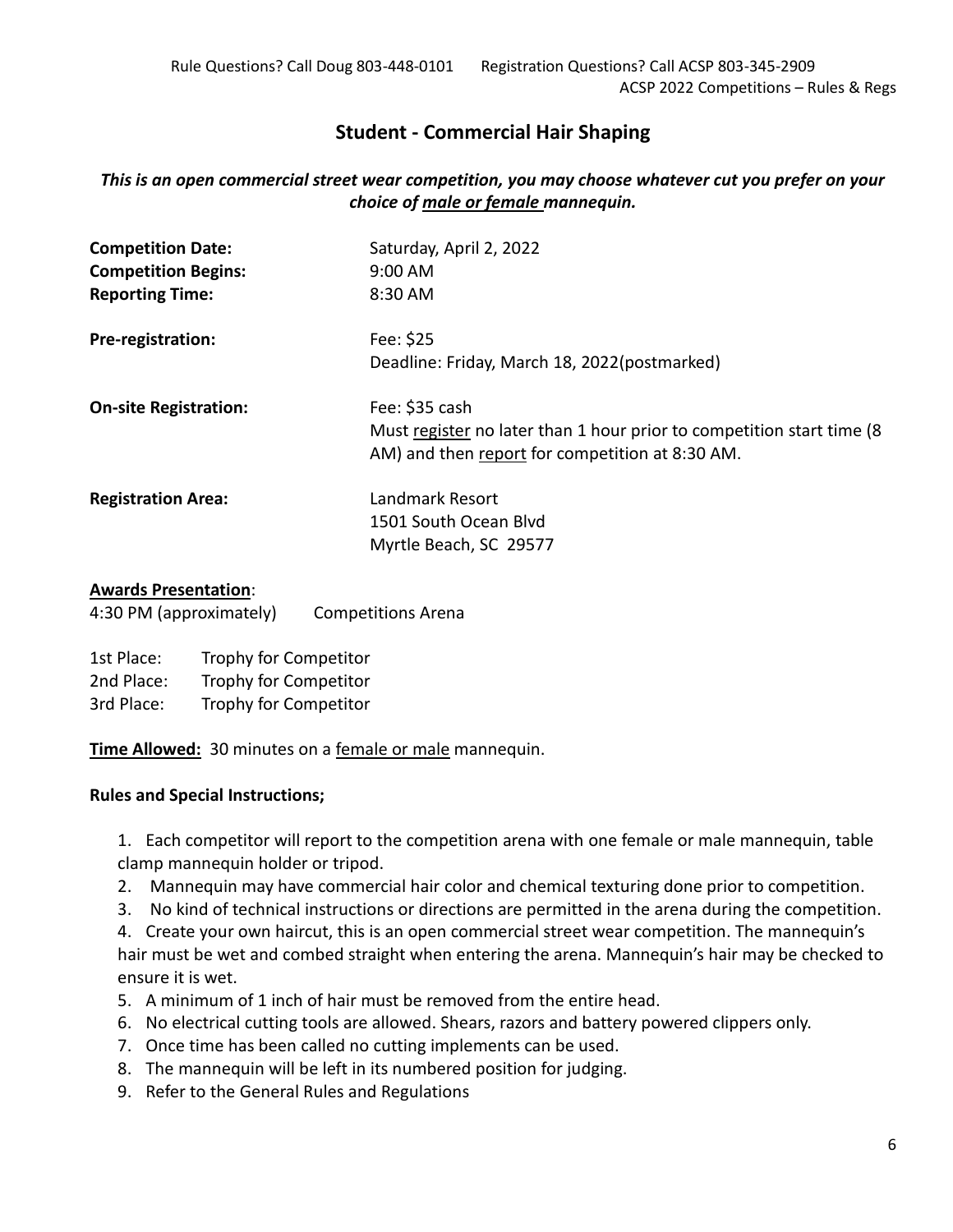**Judges will be looking for:** The competitor is to create a fashionable and original commercial haircut that reflects current trends. It should show commercial aspects that the consumer would be more apt to wear on the street to work or school every day and at the same time be fashionable.

**Penalty Point Chart:** It is the responsibility of a competitor to not only show respect for all the rules, but also to show respect for the intent of the rules. Penalty Points are only subtracted when in the opinion of the Committee a competitor has taken an unfair advantage. The amount of points subtracted for each penalty will be reflective of the severity of the infraction. Penalty points may be assessed for, but not limited to the following;

# **DISQUALIFICATION**:

D-1 Competitor arriving late.

D-2 Any competitor who with malicious intent interferes with another competitor or their presentation before, during or after any contest.

# **Three Penalty Points:**

- 3-A If competitor or model is wearing school or salon logo or name on cape, clothing, jewelry, etc.
- 3-B If coached by anyone during the competition.

3-C The use (or impression of use) of electronic devices is prohibited in the Competition Arena. This includes smart watches, fit bits, cell phones, tablets, etc.

3-D Any marks on the mannequin.

- 1-A STARTING to work before the call of "START".
- 1-B Competitor continuing to work after time has been called.
- 1-C Proper Sanitation Procedures not followed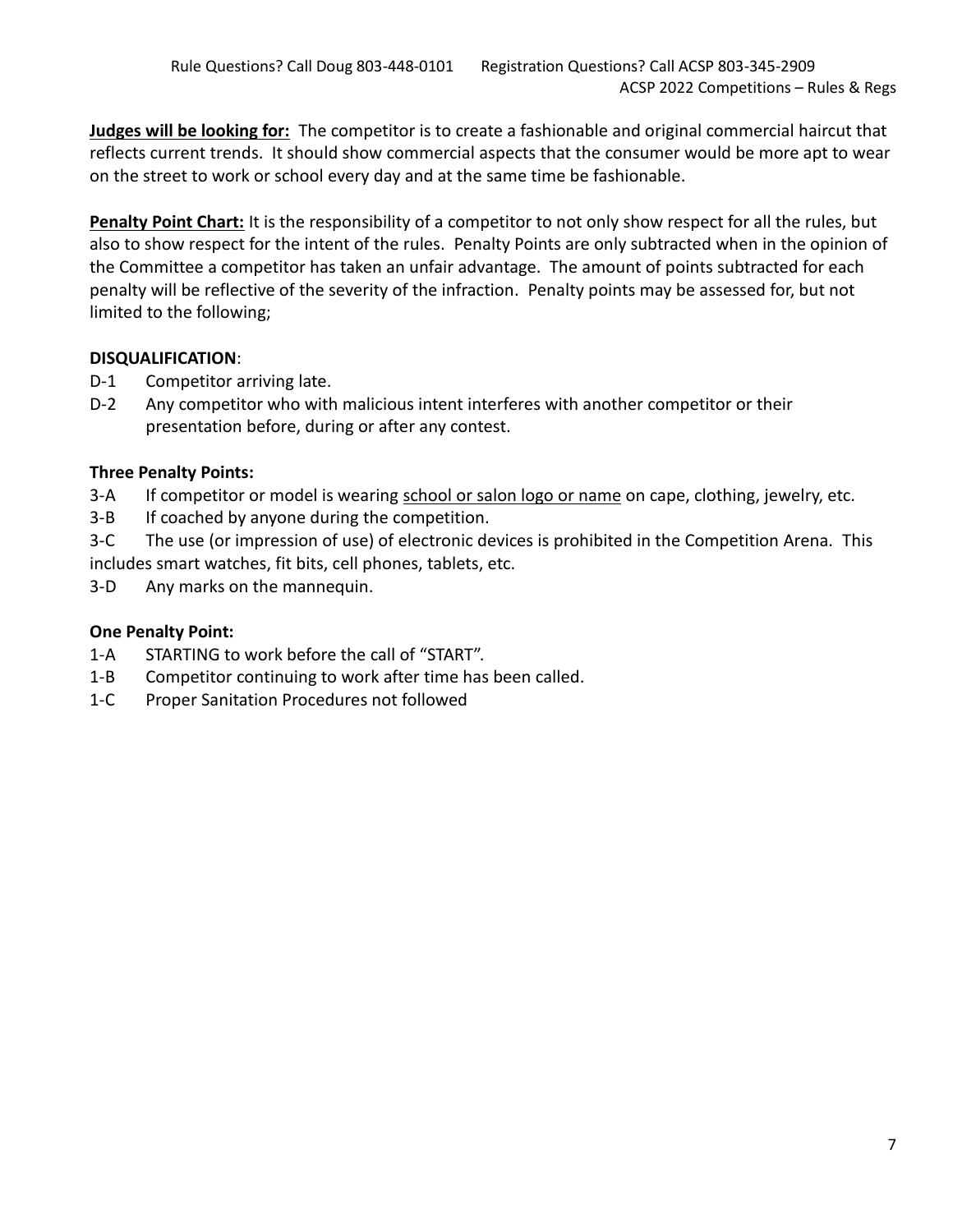# **Student – Ladies Avant Garde**

# *Avant Garde is an artistic style with ideas that are experimental, cutting-edge and innovative in the use of technique, medium, style and relationship to context.*

*Inspiration:*



**Competition Begins:** 9:30 AM **Reporting Time:** 9:00 AM

**Competition Date:** Saturday, April 2, 2022

**Pre-registration:** Fee: \$25

Deadline: Friday, March 18, 2022(postmarked)

**On-site Registration:** Fee: \$35 cash

Must register no later than 1 hour prior to competition start time (8:30 AM) and then report for competition at 9:00 AM.

**Registration Area:** Landmark Resort 1501 South Ocean Blvd Myrtle Beach, SC 29572

#### **Awards Presentation**:

4:30 PM (approximately) Competitions Arena

1st Place: Trophy for Competitor 2nd Place: Trophy for Competitor 3rd Place: Trophy for Competitor

**Time Allowed:** 45 minutes on a female mannequin.

## **Rules and Special Instructions:**

1. Each competitor will report to the arena with one female mannequin pre-colored, pre-set in the manner you choose. Competitors are encouraged to pre do makeup on their mannequin before entering the arena for a more finished look. Competitors will be given 2 minutes to remove the set prior to the start of the competition.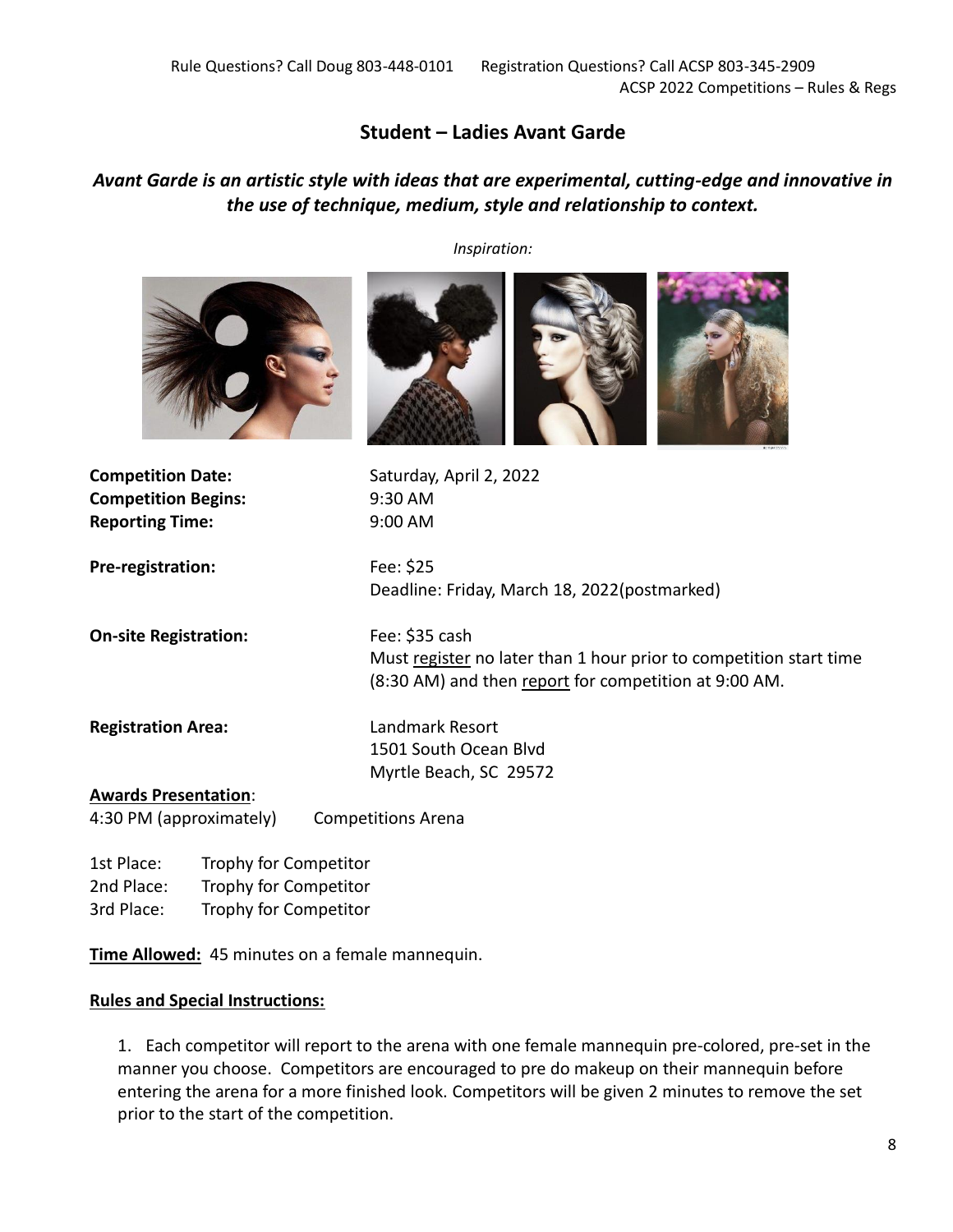2. Competitor will be required to comb and style Avant Garde look on a female mannequin. Electricity will be available. Blow dryer must not exceed 1800 watts. One power outlet is provided per competitor. For safety, only one tool is to be plugged in at a time.

- 3. Hair may be any length, color or texture and must reflect unconventionally.
- 4. Mannequins can have any hair color and chemical texturing prior to competition.
- 5. No pre-combing, pleating or braiding on mannequin or hair pieces prior to competition. **All work must be done during competition.**

6. Hairpieces or ornamentation may be used but the base may **not cover more than 1/3 of the head form. Extensions will count as hair pieces and/or hair ornamentation.**

7. The mannequin's neck or elective bust may be dressed to reflect the characteristics of the style – reflecting freedom from conventionality movement, line, design and color.

8. Refer to the **General Rules and Regulations.**

**Judges will be looking for:** Finished artistic style reflecting ideas that are experimental, cutting-edge and innovative in the use of technique, medium, style and relationship to context.

**Penalty Point Chart:** It is the responsibility of a competitor to not only show respect for all the rules, but also to show respect for the intent of the rules. Penalty Points are only subtracted when in the opinion of the Committee; a competitor has taken an unfair advantage. The amount of points subtracted for each penalty will be reflective of the severity of the infraction. Penalty points may be assessed for, but not limited to the following;

# **DISQUALIFICATION**:

- D-1 Competitor arriving late.
- D-2 Any competitor who with malicious intent interferes with another competitor or their presentation before, during or after any contest.

# **Three Penalty Points:**

- 3-A If competitor or model is wearing school or salon logo or name on cape, clothing, jewelry, etc.
- 3-B If coached by anyone during the competition.

3-C The use (or impression of use) of electronic devices is prohibited in the Competition Arena. This includes smart watches, fit bits, cell phones, tablets, etc.

# **Two Penalty Points:**

- 2-A If pre-combing, pleating, braiding or hair pieces on model prior to start of competition.
- 2-B Hairpieces or ornamentation covers more than 1/3 of the head form.

- 1-A STARTING to work before the call of "START".
- 1-B Competitor continuing to work after time has been called.
- 1-C Blow Dryer Exceeds 1800 watts
- 1-D Proper Sanitation Procedures not followed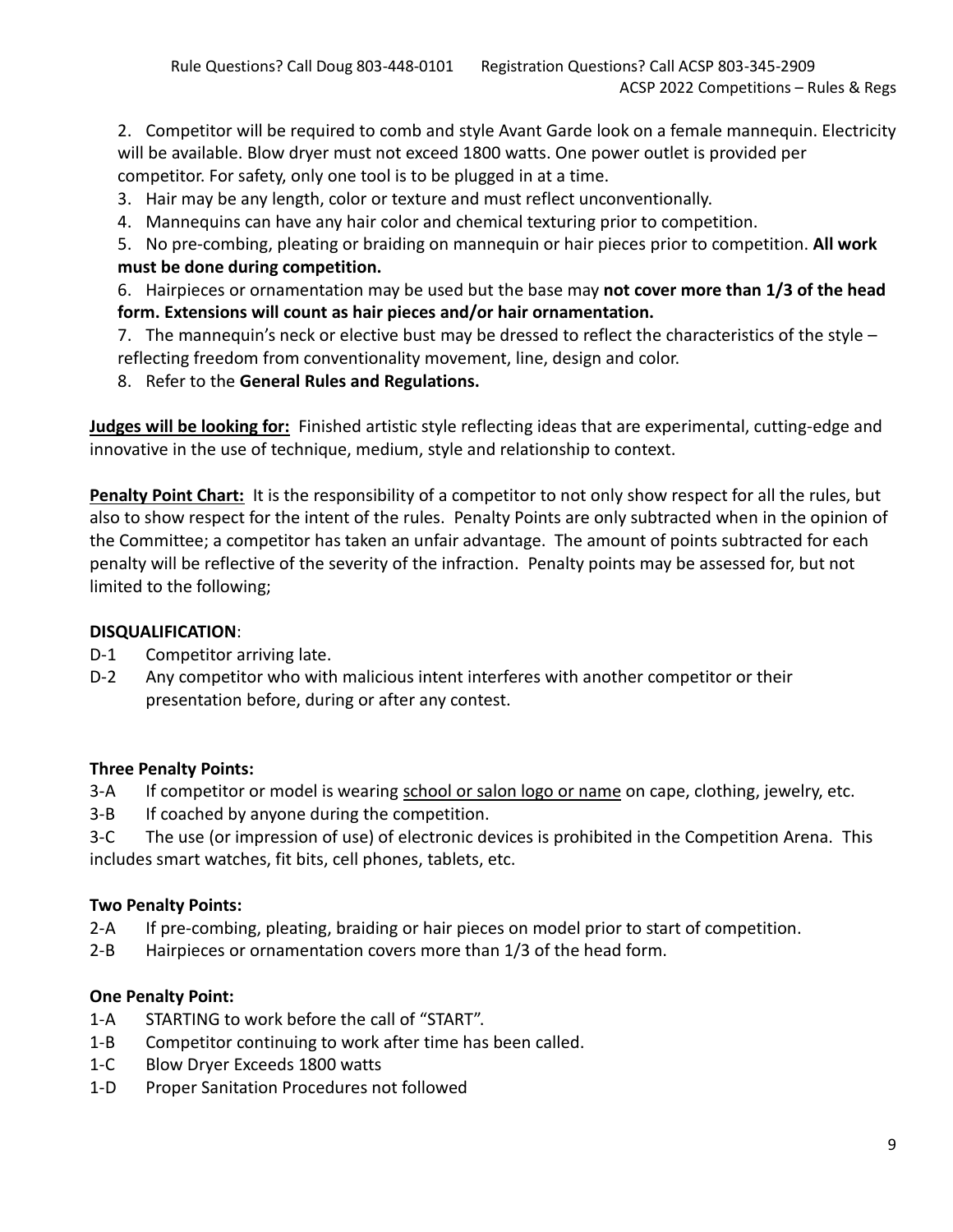# **Student – French Sculptured Nails**

| <b>Competition Date:</b>     | Saturday, April 2, 2022                                            |
|------------------------------|--------------------------------------------------------------------|
| <b>Competition Begins:</b>   | 9:30 AM                                                            |
| <b>Reporting Time:</b>       | $9:00$ AM                                                          |
| Pre-registration:            | Fee: \$25                                                          |
|                              | Deadline: Friday, March 18, 2022(postmarked)                       |
| <b>On-site Registration:</b> | Fee: \$35 cash                                                     |
|                              | Must register no later than 1 hour prior to competition start time |
|                              | (8:30 AM) and then report for competition at 9:00 AM.              |
| <b>Registration Area:</b>    | Landmark Resort                                                    |
|                              | 1501 South Ocean Blyd                                              |
|                              | Myrtle Beach, SC 29577                                             |
|                              |                                                                    |

## **Awards Presentation**:

4:30 PM (approximately) Competitions Arena

1st Place: Trophy for Competitor 2nd Place: Trophy for Competitor 3rd Place: Trophy for Competitor

## **Time Allowed:** 75 minutes

**Objective:** The purpose of this competition is designed to show the skill of sculpting artificial nail extensions with the use of a form along with the use of Monomer and Pink and White Polymer on one hand. And on the second hand, creative French Sculptured Free Edge Nails with the option of personal choice of ombre, v-cutline, etc. with use of plastic artificial tips.

## **Rules and Special Instructions:**

1. Each competitor enters two (2) mannequin hands.

2. Hand number 1 will be ready for application of Classic French Sculptured Nails with use of artificial forms.

3. Hand number 1 nail beds may have plastic nail tips with the free edge NOT EXTENDING 1/8" past the body of the finger. (Resembling a human finger)

- 4. A French look must be accomplished with pink and white polymer (powder) and monomer (liquid). All manufactures' products that have been chosen to use - must be kept in the original containers.
- 5. The shape and depth of the smile line must be consistent.
- 6. The free edge of nails maybe any length and shape, as decided by the competitor.

7. Hand number 2 will be ready for application of plastic nail tips with the option of personal choice of ombre, v-cutline, etc. free edge.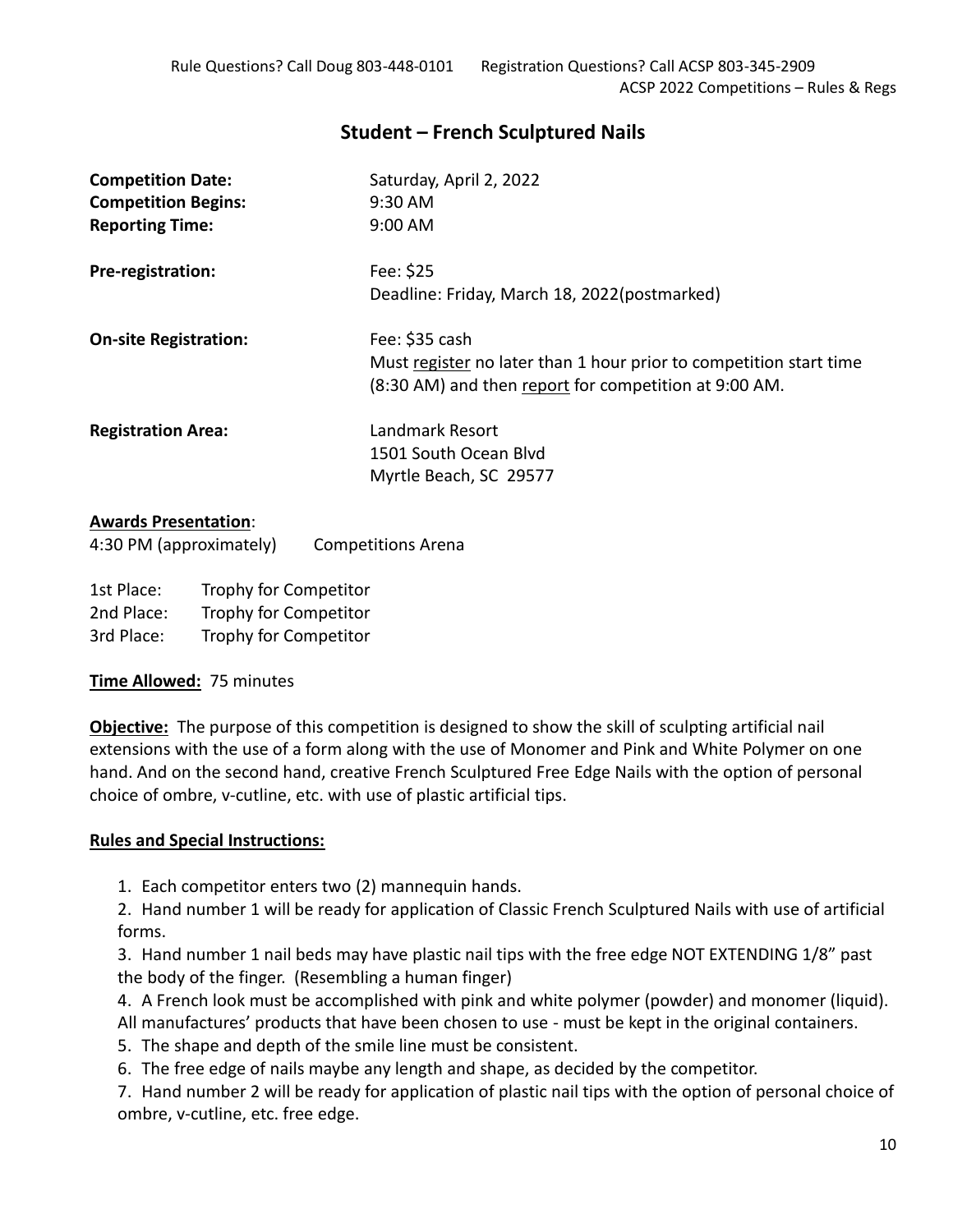8. Note: Cuticle Oil and a buffer are allowed but both must be removed prior to judging.

9. All ten (10) free edges and underneath them must be freed of product and debris.

10.NO: base coat, topcoat, ridge filler, creams, lotions, buffing creams, liquid shine and quick dry. NO polish underneath the free edges of the mannequin nails.

11.All work is to be done by hand. NO electrical devices of any kind are permitted.

12.Wet Wipes, water or alcohol maybe used to clean the hands and nails of the mannequin hands.

13.At the end of the competition, everything will be removed from the table with the exception of the competitors mirror number.

14.Refer to the **General Rules and Regulations**



## **SAMPLES OF DIFFERENT KINDS OF FREE EDGES**

**Judges will be looking at:** that the artificial enhancements are thin, well-constructed, consistent smiley line, product control, form fit, length and shape, concave/convex – lower and upper arch, C-curve consistency stress area, surface smoothness, cleanliness and overall workmanship.

**Penalty Point Chart**: It is the responsibility of a competitor to not only show respect for all the rules, but also to show respect for the intent of the rules. Penalty Points are only subtracted when in the opinion of the Committee a competitor has taken an unfair advantage. The amount of points subtracted for each penalty will be reflective of the severity of the infraction. Penalty points may be assessed for, but not limited to the following;

## **DISQUALIFICATION**:

D-1 Competitor arriving late.

D-2 Any competitor who with malicious intent interferes with another competitor or their presentation before, during or after any contest.

# **Three Penalty Points:**

3-A If competitor is wearing school or salon logo or name on cape, clothing, jewelry, etc. 3-B If coached by anyone during the competition.

3-C The use (or impression of use) of electronic devices is prohibited in the Competition Arena. This includes smart watches, fit bits, cell phones, tablets, etc.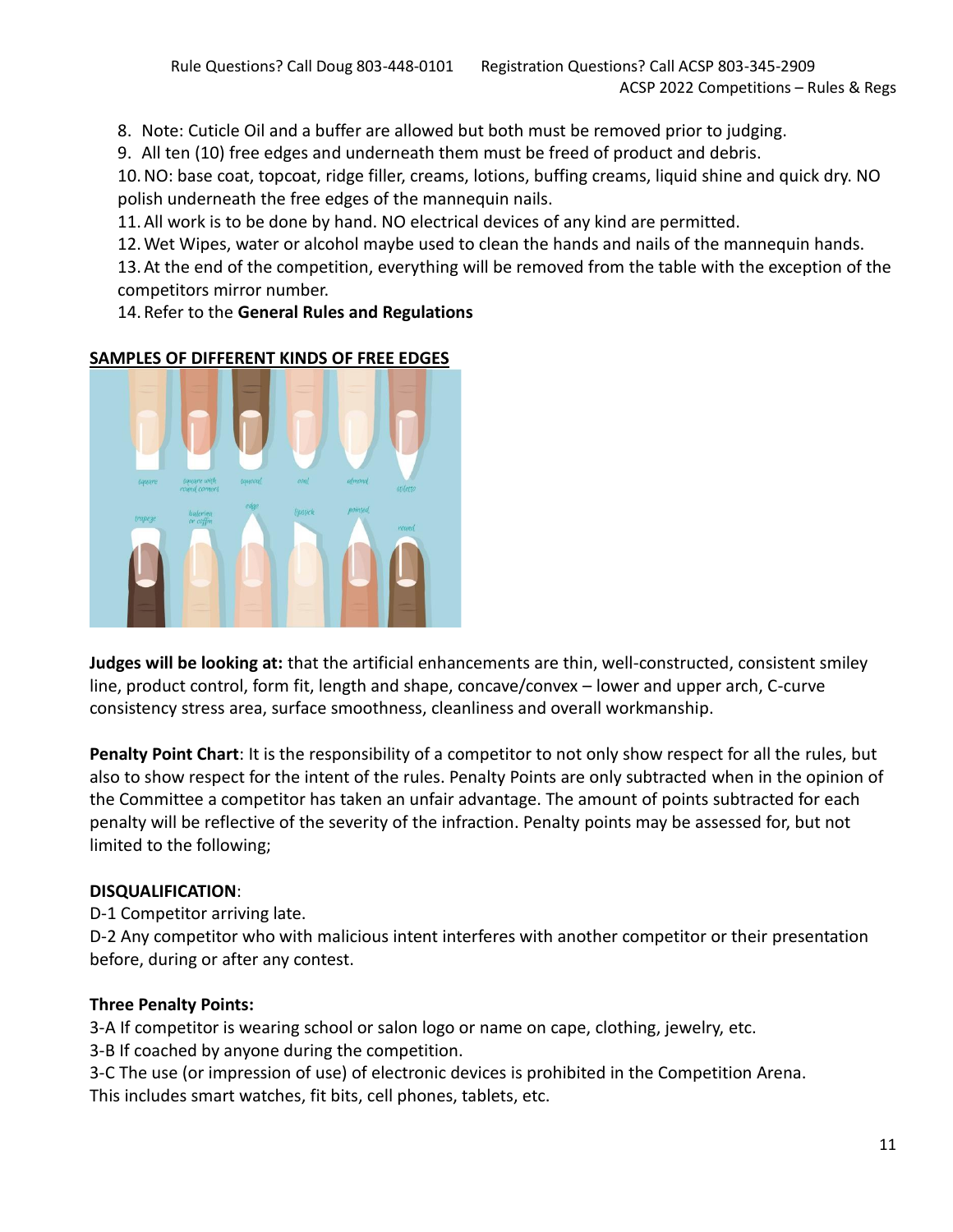## **Two Penalty Points:**

2-A Cuticle Oil is left on mannequin's hands.

- 2-B The use of base coat, top coat, ridge filler, creams, lotions, buffing creams, liquid shine or quick dry..
- 2-C There is polish underneath the free edges of the mannequin's nails.
- 2-D Use of electrical devices.

- 1-A STARTING to work before the call of "START".
- 1-B Competitor continuing to work after time has been called.
- 1-C Proper Sanitation Procedures not followed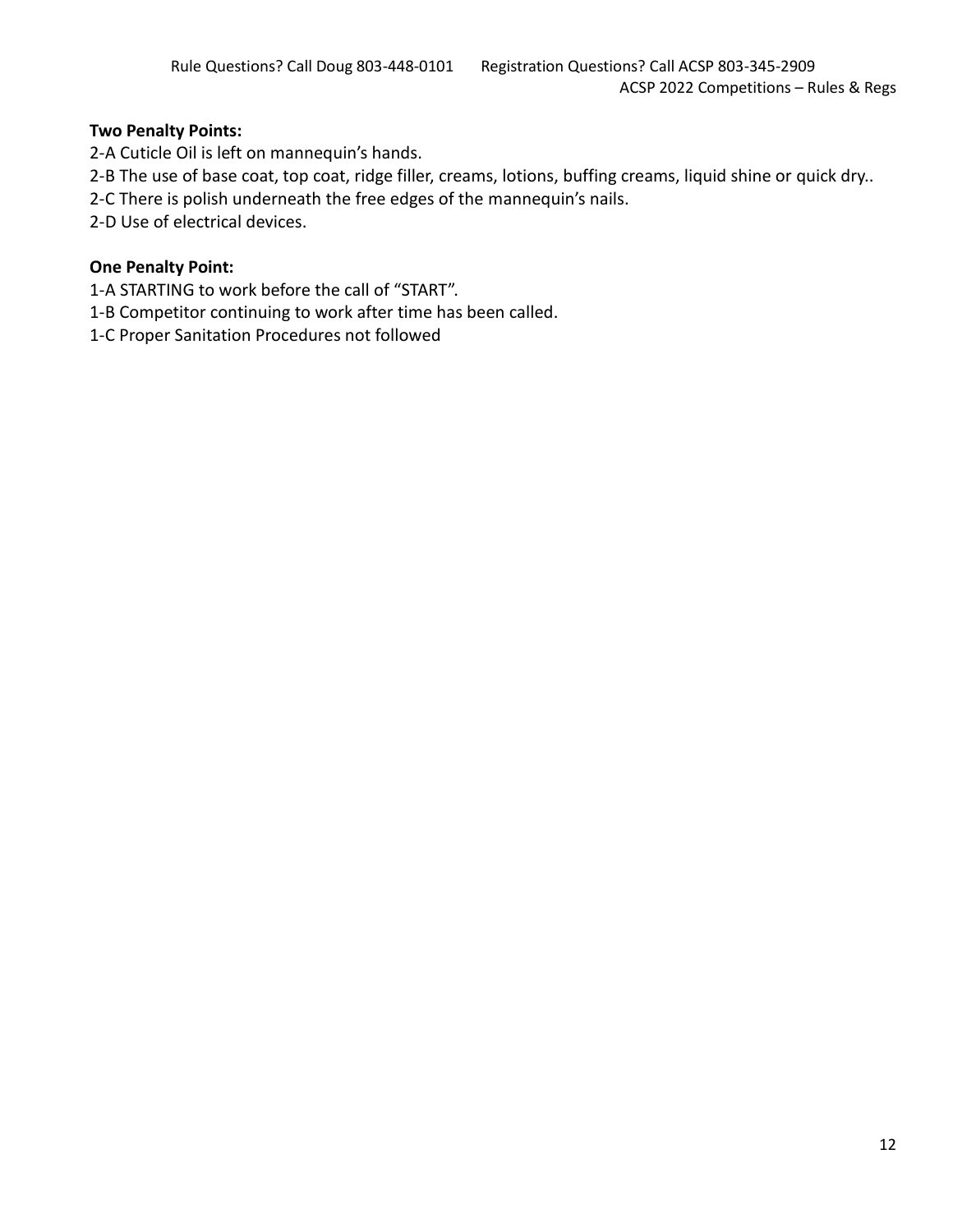# **Instructors - Ladies Progressive Color, Cut and Style**

**This competition is open to licensed school instructors and may be cancelled if there is a lack of participation. Please pre-register (FOR FREE) if you plan to compete so we know how many to expect!**

*PROGRESSIVE – Innovative forward thinking use of color methods, cutting methods and styling techniques. This competition calls for unconventional shapes in haircutting best supported by highly pigmented, bold or neon colors.*



**Competition Date:** Saturday, April 2, 2022 **Competition Begins:** 11:00 AM **Reporting Time:** 10:30 AM **Pre-registration:** Fee: FREE **In 2022, Instructors whose students are participating in the competitions can compete for free when they register by the deadline!** Deadline: Friday, March 18, 2022(postmarked) **On-site Registration:** Fee: \$35 Must register no later than 1 hour prior to competition start time (10:00 AM) and then report for competition at 10:30 AM. **Registration Area:** Landmark Resort 1501 South Ocean Blvd. Myrtle Beach, SC 29572 **Awards Presentation**: 4:30 PM (approximately) Competitions Arena 1st Place: Trophy for Competitor

2nd Place: Trophy for Competitor 3rd Place: Trophy for Competitor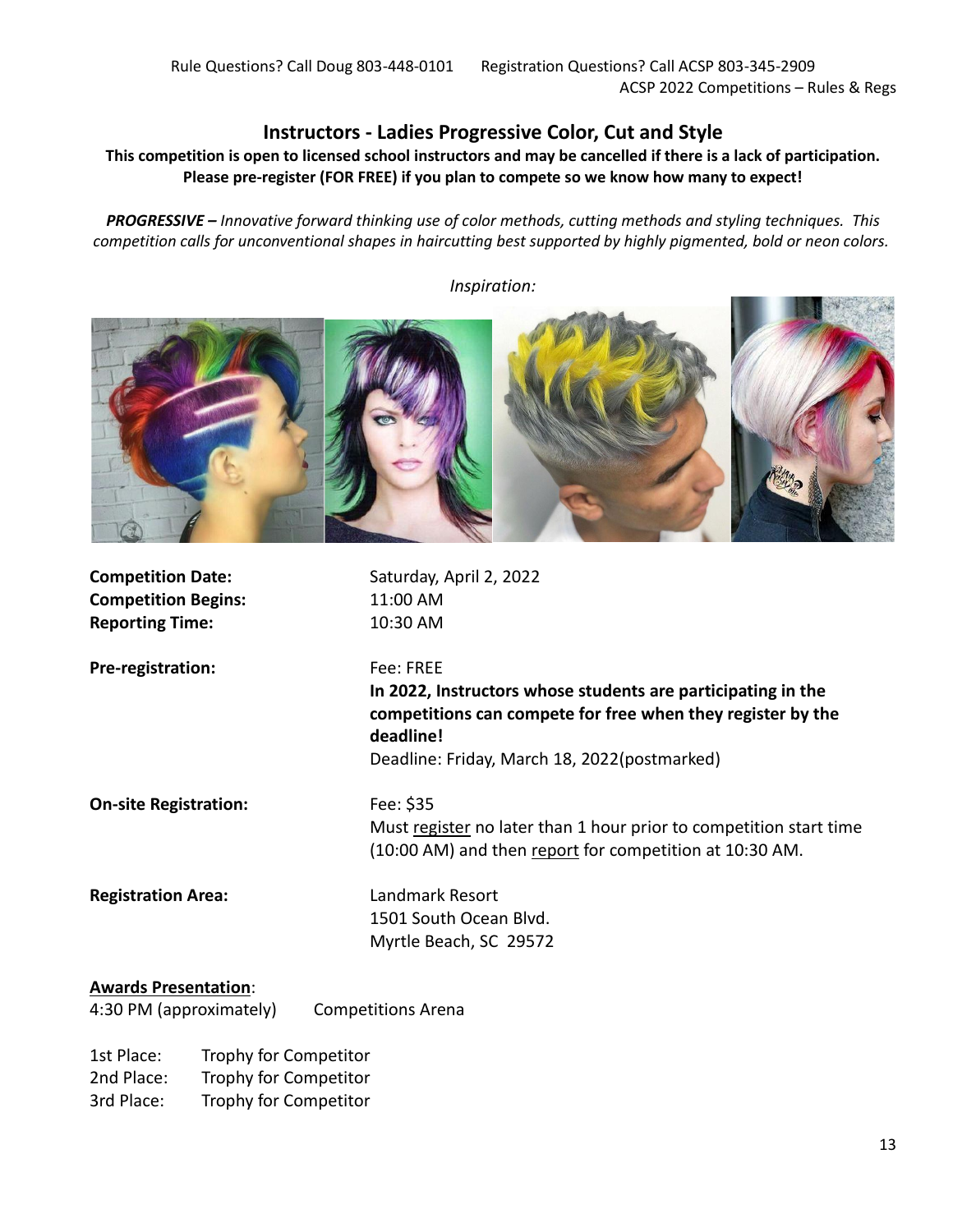**Time Allowed:** 60 minutes on a female mannequin.

## **Rules and Special Instructions:**

1. Each competitor will report to the arena with one pre-colored wet female mannequin. Comb wet hair into natural fall. Mannequin's hair may be checked to ensure it is wet.

2. All hair coloring will be pre-done off site. The use of spray on coloring is not allowed.

3. The panel of Judges will inspect all pre-colored mannequins before the competition begins and will remain in the arena for the entire competition.

4. No pre-cutting or shaping is allowed. Beginning hair length must be a minimum of 4 inches or longer. A minimum of 1 inch or more of the hair must be removed.

5. Any method of cutting is allowed. Shears, razor and clippers are allowed.

6. Reminder, the haircut and color should reflect a common goal toward the finished style.

7. The finished style will be blown dry and finished in the manner that the competitor chooses. No hairpieces of any kind are allowed. All styling products are allowed. Blow dryer must not exceed 1800 watts. One power outlet is provided per competitor. For safety, only one tool is to be plugged in at a time.

8. Refer to the **General Rules and Regulations.**

**Judges will be looking for:** Final judging will be visual and based on the color, cut and style characteristics that best reflect freedom from conventionality in design, color, line and movement.

**Penalty Point Chart:** It is the responsibility of a competitor to not only show respect for all the rules, but also to show respect for the intent of the rules. Penalty Points are only subtracted when in the opinion of the Committee; a competitor has taken an unfair advantage. The amount of points subtracted for each penalty will be reflective of the severity of the infraction. Penalty points may be assessed for, but not limited to the following;

## **DISQUALIFICATION**:

- D-1 Competitor arriving late.
- D-2 Any competitor who with malicious intent interferes with another competitor or their presentation before, during or after any contest.

## **Three Penalty Points:**

- 3-A If competitor or model is wearing school or salon logo or name on cape, clothing, jewelry, etc.
- 3-B If coached by anyone during the competition.
- 3-C The use (or impression of use) of electronic devices is prohibited in the Competition Arena. This includes smart watches, fit bits, cell phones, tablets, etc.

## **Two Penalty Points:**

- 2-A Spray on color is not allowed.
- 2-B No hairpieces allowed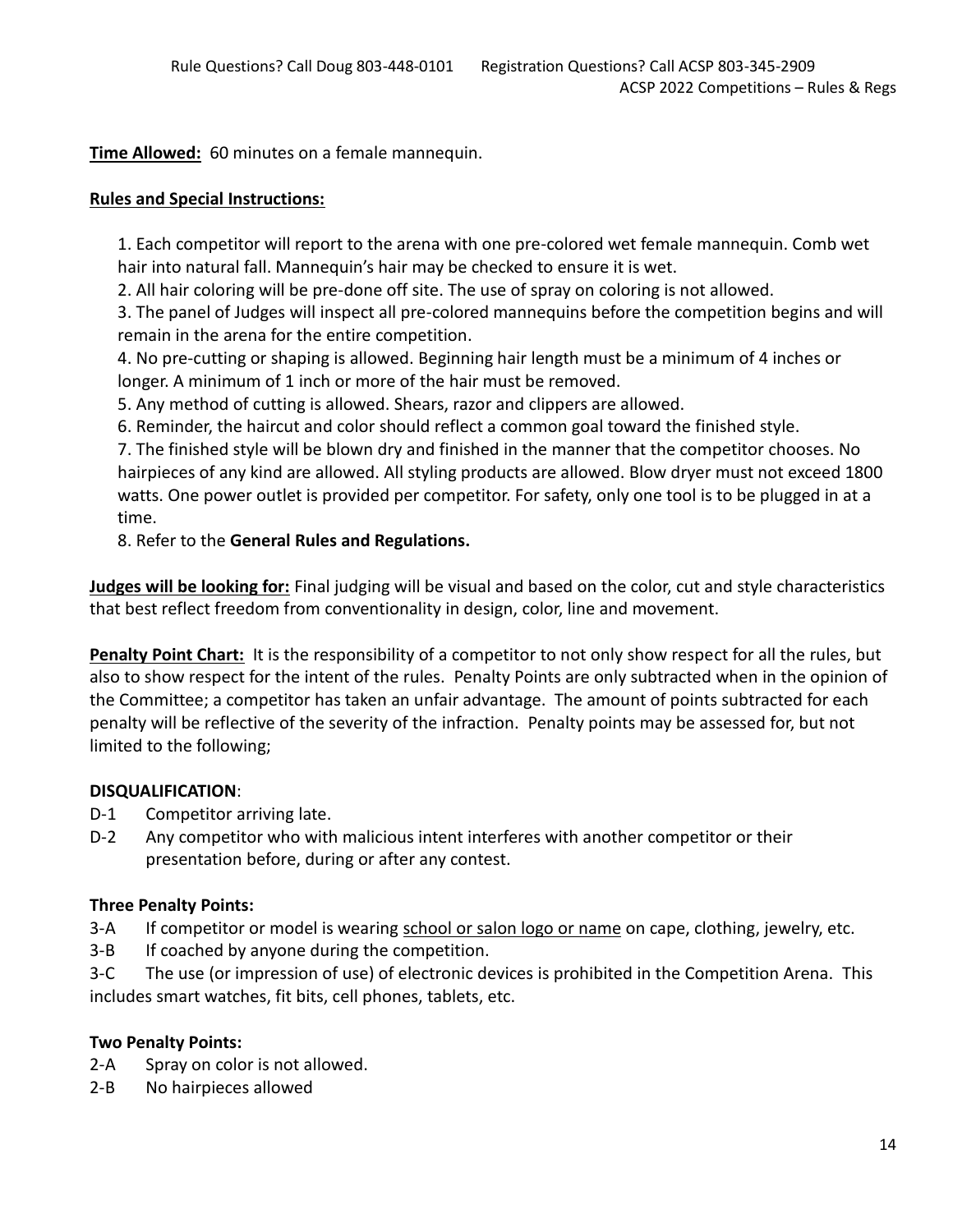- 1-A STARTING to work before the call of "START".
- 1-B Competitor continuing to work after time has been called.
- 1-C Blow dryer exceeds 1800 watts
- 1-D Proper Sanitation Procedures not followed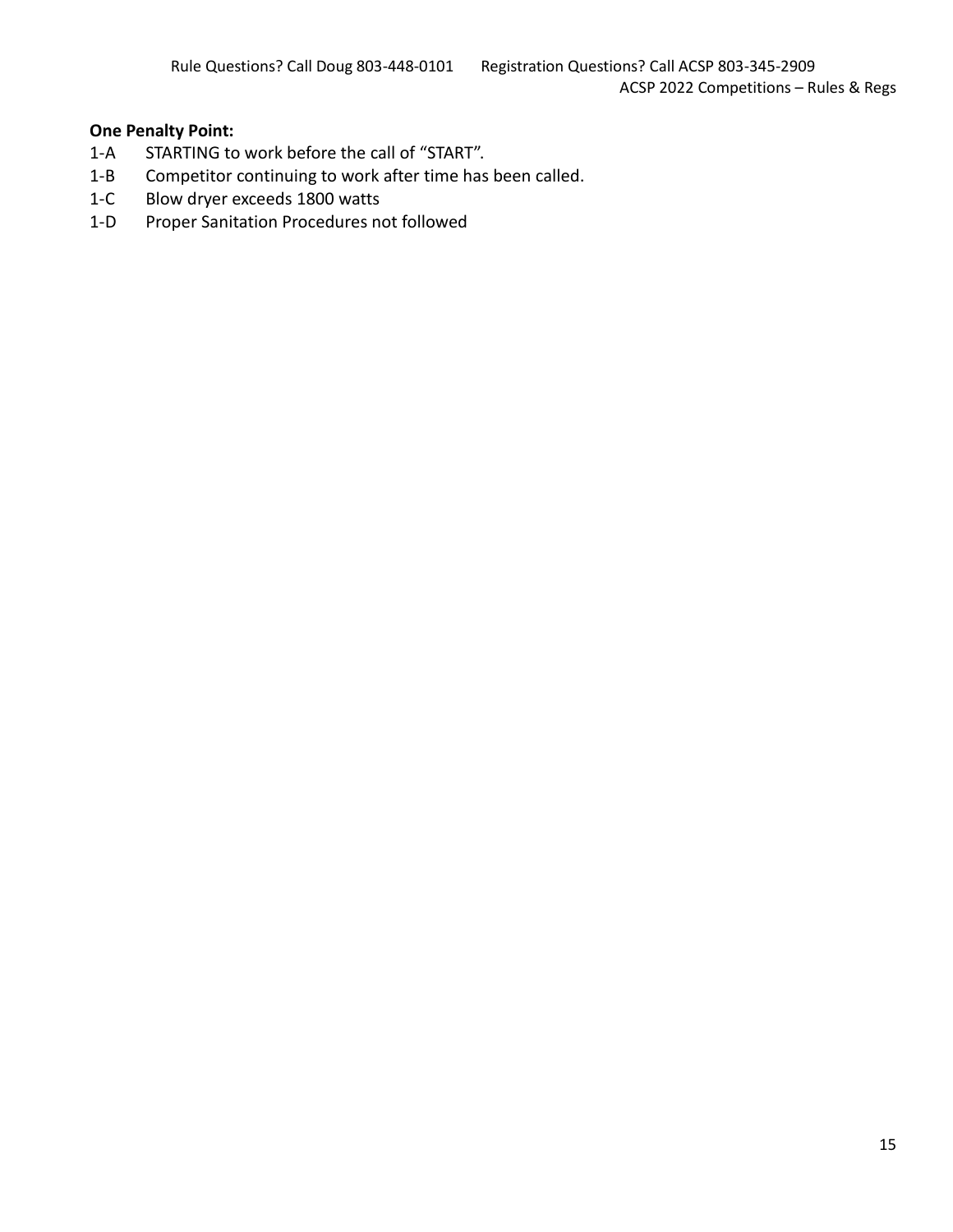# **Student – Braiding/Twist Style**

| <b>Competition Date:</b><br><b>Competition Begins:</b> | Saturday, April 2, 2022<br>11:30 AM<br>11:00 AM                                                                                                 |
|--------------------------------------------------------|-------------------------------------------------------------------------------------------------------------------------------------------------|
| <b>Reporting Time:</b>                                 |                                                                                                                                                 |
| Pre-registration:                                      | Fee: \$25<br>Deadline: Friday, March 18, 2022(postmarked)                                                                                       |
| <b>On-site Registration:</b>                           | Fee: \$35 cash<br>Must register no later than 1 hour prior to competition start time<br>(10:30 AM) and then report for competition at 11:00 AM. |
| <b>Registration Area:</b>                              | Landmark Resort<br>1501 South Ocean Blyd<br>Myrtle Beach, SC 29577                                                                              |

## **Awards Presentation**:

| 4:30 PM (approximately) | <b>Competitions Arena</b> |
|-------------------------|---------------------------|
|-------------------------|---------------------------|

1st Place: Trophy for Competitor 2nd Place: Trophy for Competitor 3rd Place: Trophy for Competitor

**Time Allowed:** 60 minutes on a live model

## **Rules and Special Instructions;**

- 1. Models can have hair color and chemical texturing prior to competition.
- 2. Each Competitor may enter one model only. Model may be male or female
- 3. Competitor will report to the competition arena with their model prepped, dried and combed out ready to be braided and/or twisted.
- **4. Judges will be present during competition to observe the competitor's techniques.**
- 5. Extensions of any color may be used but must be clean and dry.
- 6. No pre-combing, twisting or braiding on models or hair pieces prior to competitions. **All work must be done in the arena during competition**.
- 7. No electricity will be provided.
- 8. Refer to the **General Rules and Regulations.**

**Judges will be looking for:** The student's interpretation of a fashion forward braided, twisted style as reflected in current hair and fashion magazines and publications. Judging will be based on finished appearance, artistry, technique, balance, design, line securing techniques and workmanship.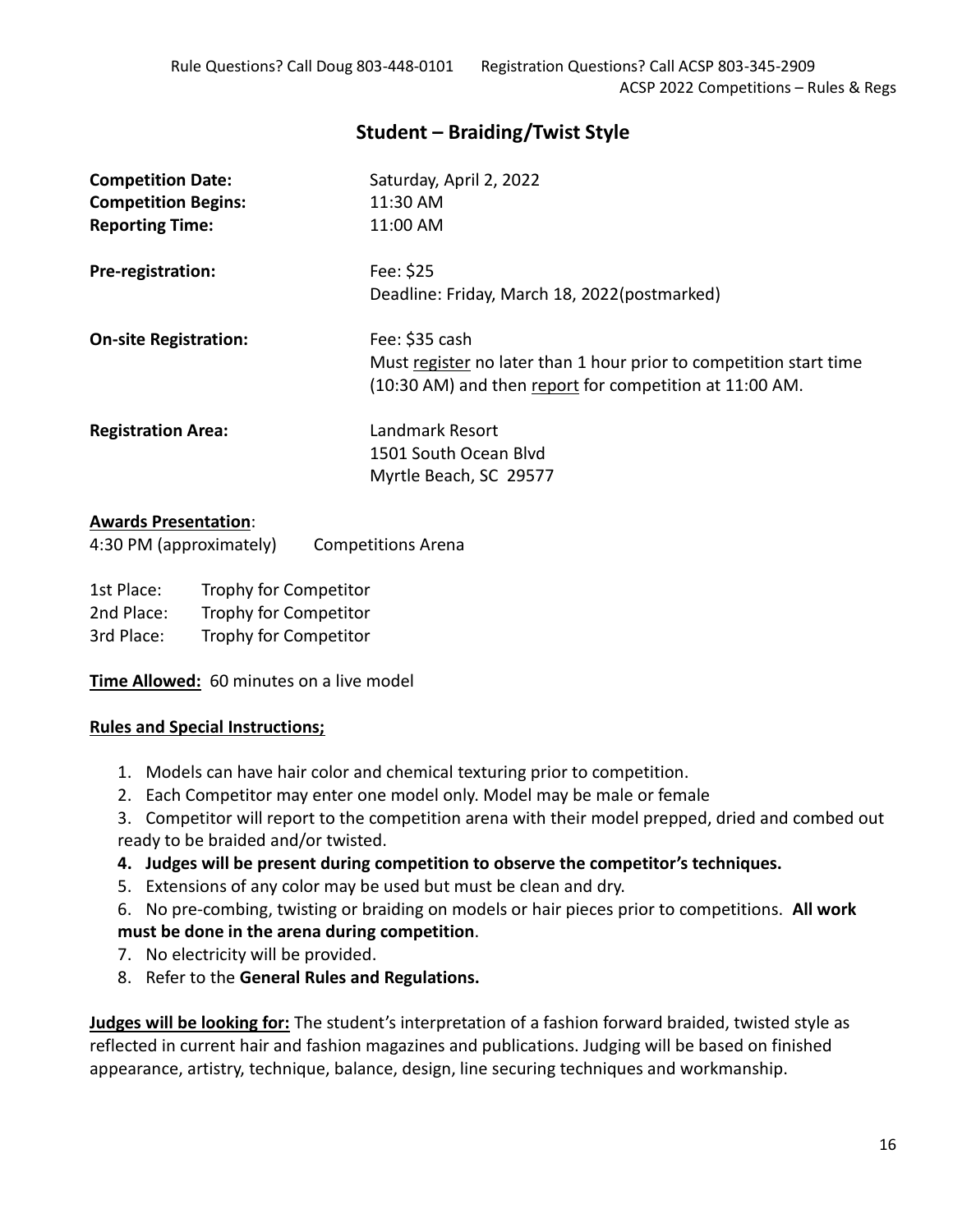**Penalty Point Chart:** It is the responsibility of a competitor to not only show respect for all the rules, but also to show respect for the intent of the rules. Penalty Points are only subtracted when in the opinion of the Committee a competitor has taken an unfair advantage. The amount of points subtracted for each penalty will be reflective of the severity of the infraction. Penalty points may be assessed for, but not limited to the following;

# **DISQUALIFICATION**:

- D-1 Competitor arriving late.
- D-2 Any competitor who with malicious intent interferes with another competitor or their presentation before, during or after any contest.

## **Three Penalty Points:**

- 3-A If competitor or model is wearing school or salon logo or name on cape, clothing, jewelry, etc.
- 3-B If coached by anyone during the competition.

3-C The use (or impression of use) of electronic devices is prohibited in the Competition Arena. This includes smart watches, fit bits, cell phones, tablets, etc.

## **Two Penalty Points:**

2-A If pre-combing, pleating or braiding on mannequin or hair pieces prior to start of competitions.

- 1-A STARTING to work before the call of "START".
- 1-B Competitor continuing to work after time has been called.
- 1-C Proper Sanitation Procedures not followed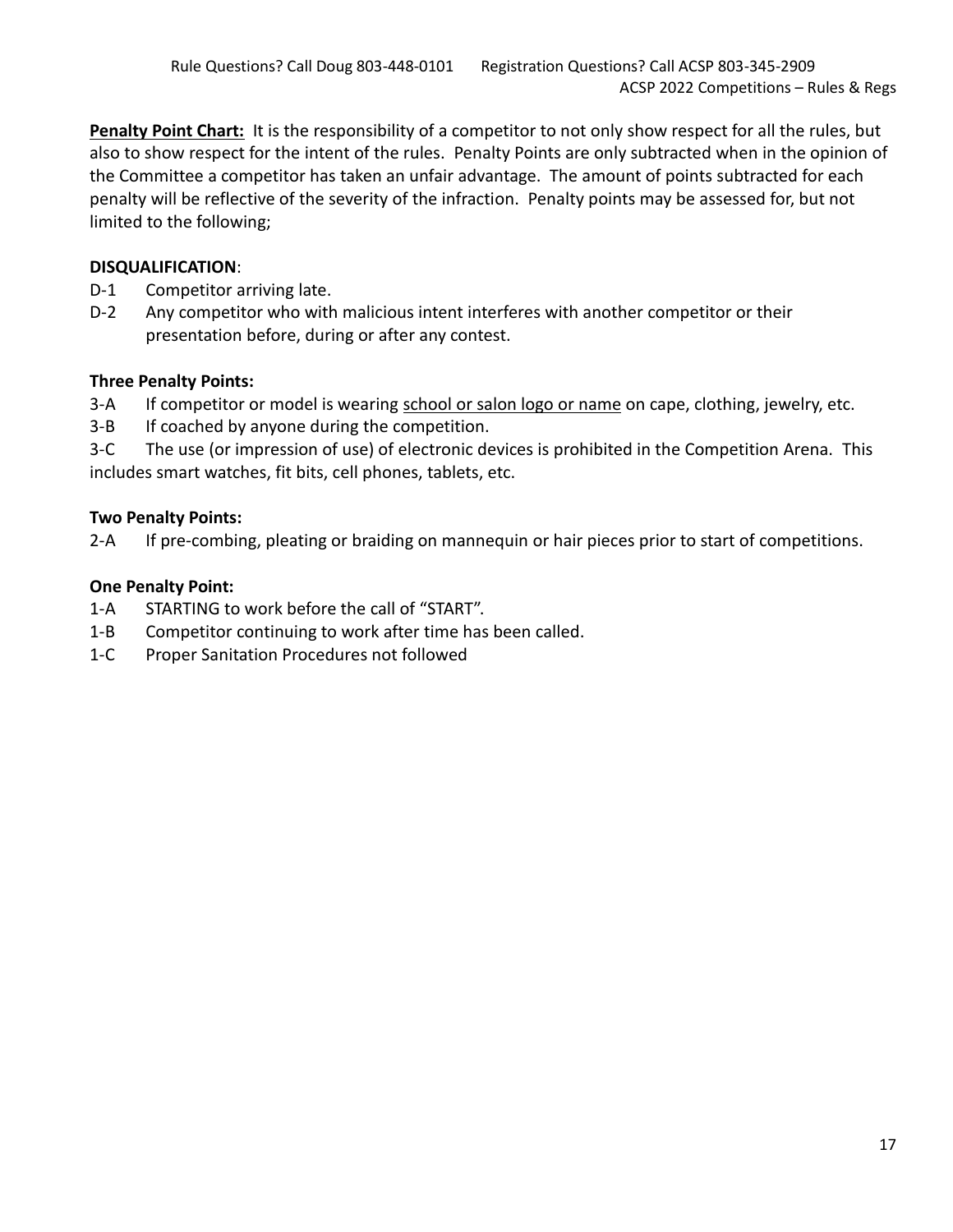# **Student – Free Style Nail Art**

| <b>Competition Date:</b><br><b>Competition Begins:</b><br><b>Reporting Time:</b> | Saturday, April 2, 2022<br>11:30 AM<br>11:00 AM                                                                                                 |
|----------------------------------------------------------------------------------|-------------------------------------------------------------------------------------------------------------------------------------------------|
| Pre-registration:                                                                | Fee: \$25<br>Deadline: Friday, March 18, 2022(postmarked)                                                                                       |
| <b>On-site Registration:</b>                                                     | Fee: \$35 cash<br>Must register no later than 1 hour prior to competition start time<br>(10:30 AM) and then report for competition at 11:00 AM. |
| <b>Registration Area:</b>                                                        | Landmark Resort<br>1501 South Ocean Blyd<br>Myrtle Beach, SC 29577                                                                              |

# **Awards Presentation**:

| 4:30 PM (approximately) | <b>Competitions Arena</b> |
|-------------------------|---------------------------|
|-------------------------|---------------------------|

1st Place: Trophy for Competitor

2nd Place: Trophy for Competitor

3rd Place: Trophy for Competitor

**Time Allowed:** 45 minutes on (2) two mannequin hands

## **Rules and Special Instructions:**

- 1. Each competitor enters the arena with (2) two mannequin hands with pre-applied extensions.
- 2. Competitor is responsible for supplying all polishes and tools needed to compete.
- 3. Mannequin hands may have any type of professional nail extensions.
- 4. Nail extensions may be of any shape or length: however, no art shall extend beyond the perimeters of the nail surface itself, nor should the artwork in height exceed three millimeters (3mm) or 1/8".

5. Nail extensions may have pre-applied **1 solid color of your choice** on all ten extensions or each nail can be a different solid color if you choose.

- 6. All artwork is to be applied within the allotted time period of 45 minutes.
- 7. Only one hand-held battery operated fan can be used.
- 8. Acrylic paints, rhinestones/gems, striping tape, glitter, foil, and lace may be used.

9. Not permitted: pierced jewelry, layers of nail extensions, decals, airbrushing/compressors, or premade art.

10. All work is to be done by hand during the competition.

11. All ten nails will be judged, but nail art need not appear on all ten nails.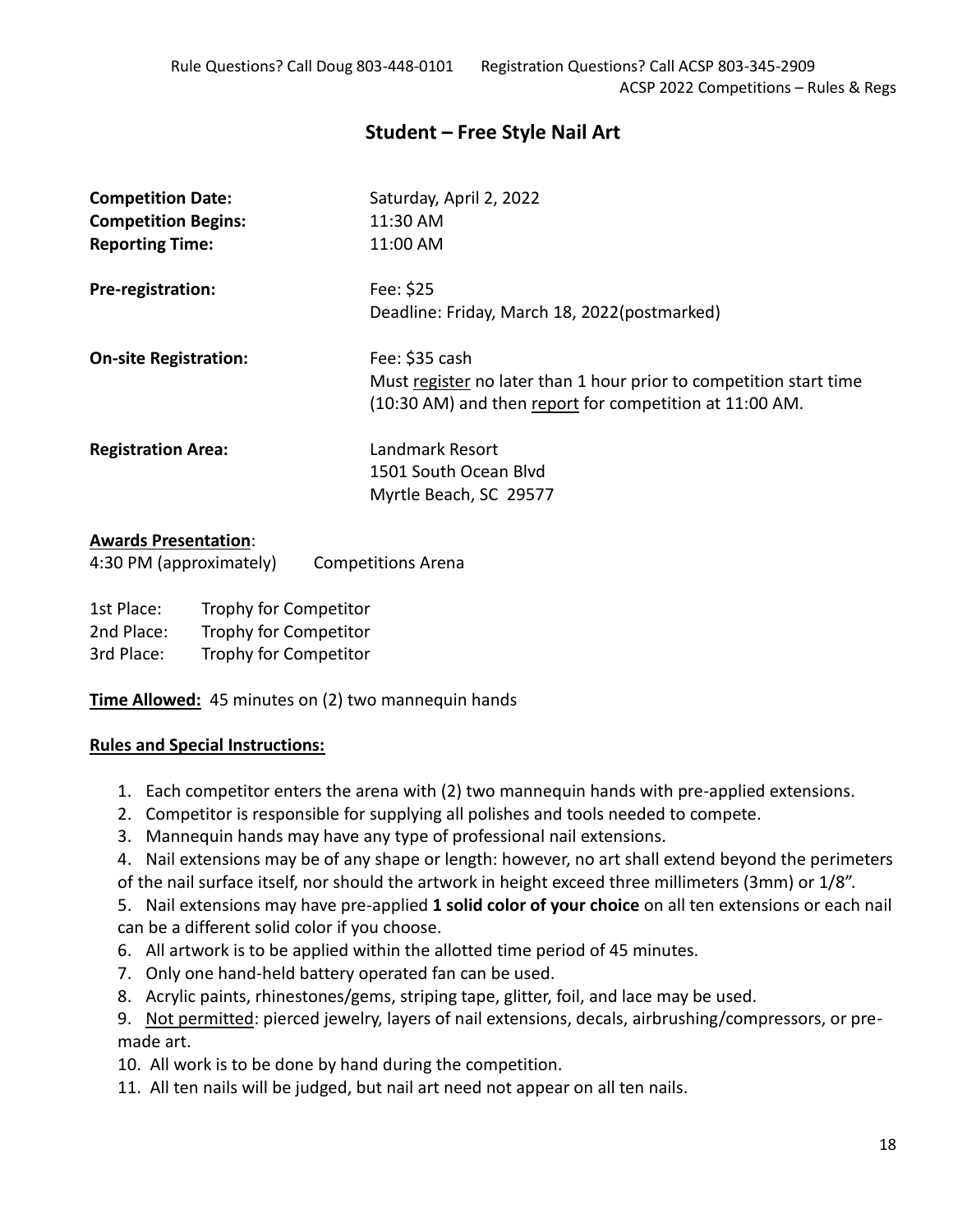12. Free Style Nail Art can be worn by the consumer. **This is NOT a fantasy competition**. **No props** are allowed.

13. Refer to the **General Rules and Regulations**

**Judges will be looking for:** The competitor to create Free Style Nail Art using any freestyle technique suitable for everyday wear. Contest will be judged on the following: Originality, continuity, and overall workmanship.

**Penalty Point Chart:** It is the responsibility of a competitor to not only show respect for all the rules, but also to show respect for the intent of the rules. Penalty Points are only subtracted when in the opinion of the Committee a competitor has taken an unfair advantage. The amount of points subtracted for each penalty will be reflective of the severity of the infraction. Penalty points may be assessed for, but not limited to the following;

## **DISQUALIFICATION**:

- D-1 Competitor arriving late.
- D-2 Any competitor who with malicious intent interferes with another competitor or their presentation before, during or after any contest.

## **Three Penalty Points:**

- 3-A If competitor or model is wearing school or salon logo or name on cape, clothing, jewelry, etc.
- 3-B If coached by anyone during the competition.
- 3-C The use (or impression of use) of electronic devices is prohibited in the Competition Arena. This includes smart watches, fit bits, cell phones, tablets, etc.

# **Two Penalty Points:**

- 2-A Art work exceeds beyond the perimeter of the nail surface itself.
- 2-B Art exceeds a height of 3mm.
- 2-C Use of pierced jewelry, layers of nail extensions, decals, airbrushing/compressors, or pre-made art.

- 1-A STARTING to work before the call of "START".
- 1-B Competitor continuing to work after time has been called.
- 1-C Proper Sanitation Procedures not followed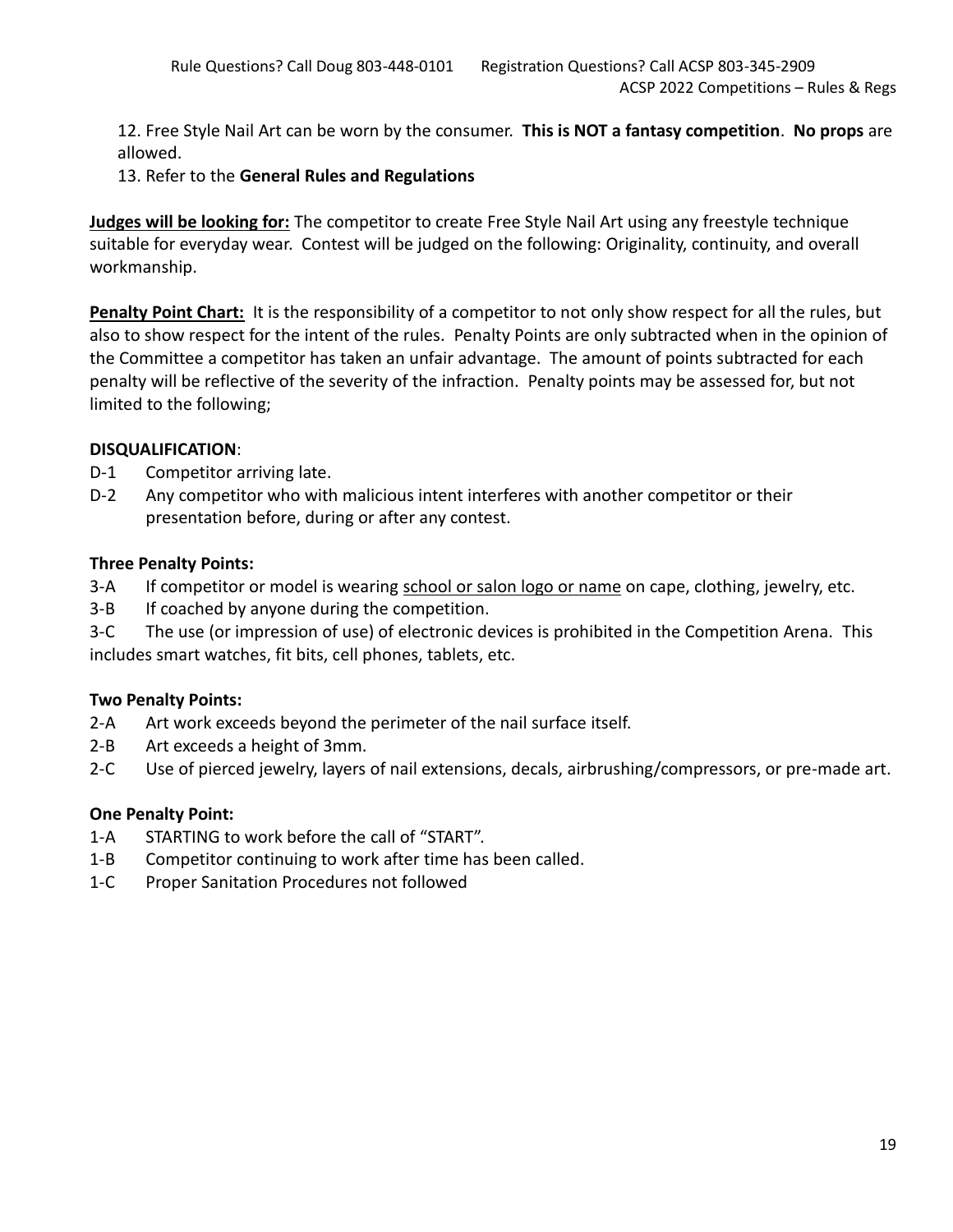# **Student - Black & White Nail Art**

*Inspiration:*



| <b>Competition Date:</b><br><b>Competition Begins:</b><br><b>Reporting Time:</b> | Saturday, April 2, 2022<br>1:00 PM<br>12:30 PM                                                                                                  |
|----------------------------------------------------------------------------------|-------------------------------------------------------------------------------------------------------------------------------------------------|
| Pre-registration:                                                                | Fee: \$25<br>Deadline: Friday, March 18, 2022(postmarked)                                                                                       |
| <b>On-site Registration:</b>                                                     | Fee: \$35 cash<br>Must register no later than 1 hour prior to competition start time<br>(12:00 PM) and then report for competition at 12:30 PM. |
| <b>Registration Area:</b>                                                        | Landmark Resort<br>1501 South Ocean Blyd<br>Myrtle Beach, SC 29577                                                                              |
| <b>Awards Presentation:</b><br>4:30 PM (approximately)                           | <b>Competitions Arena</b>                                                                                                                       |

1st Place: Trophy for Competitor 2nd Place: Trophy for Competitor 3rd Place: Trophy for Competitor

**Time Allowed:** 45 minutes on (2) two mannequin hands

## **Rules and Special Instructions:**

- 1. Each competitor enters with (2) two mannequin hands.
- 2. Competitor is responsible for supplying all tools and polish needed for the competition.
- 3. Mannequin hands may have any type of professional nail extensions.

4. Nail extensions may be of any shape or length: however, no art shall extend beyond the perimeters of the nail surface itself, nor should the artwork in height exceed three millimeters (3mm) or 1/8".

5. The design must be strictly **Black** and **White** – no other shades or colors or blending of the two allowed colors.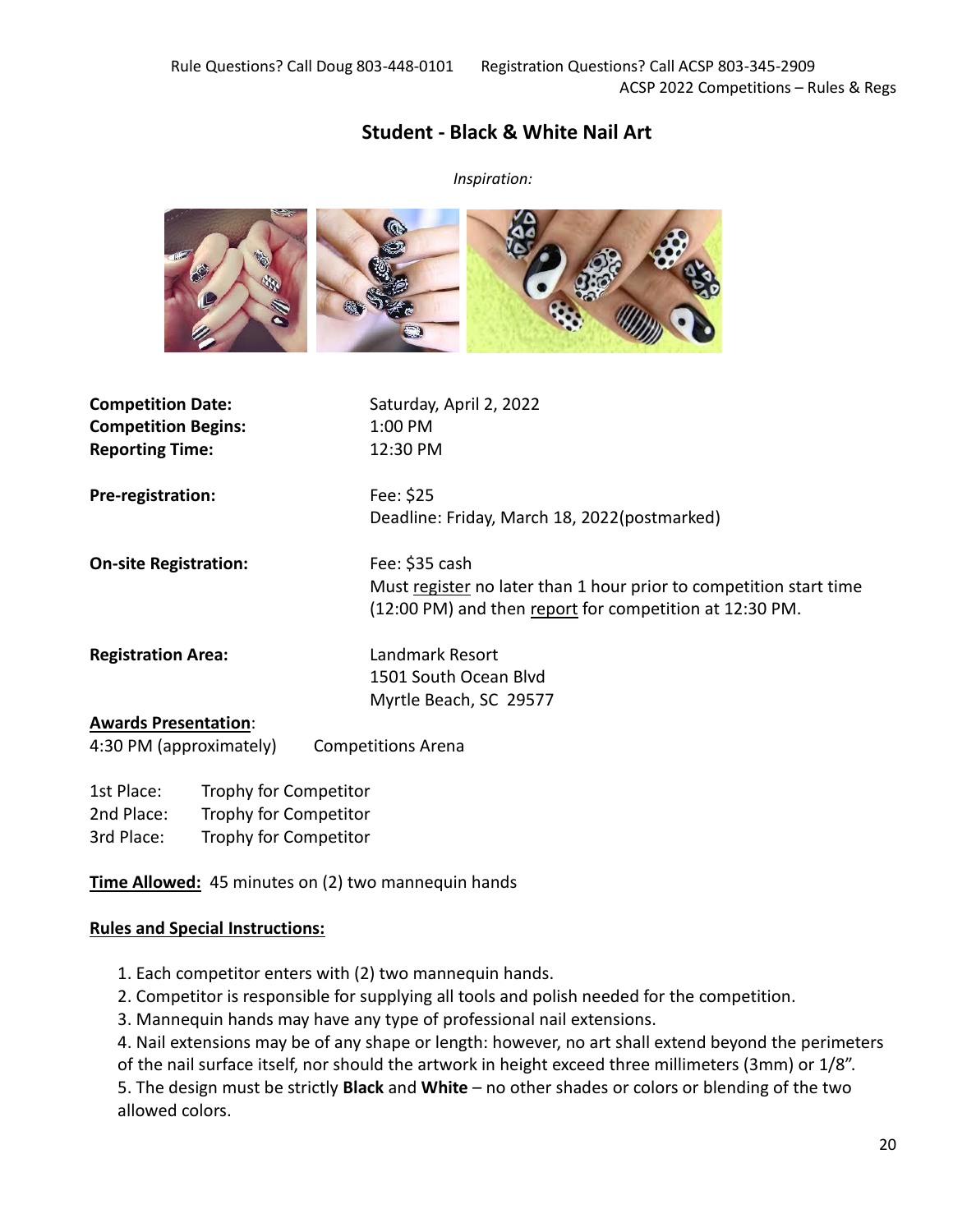6. All artwork is to be applied within the allotted time period of 45 minutes.

- 7. Only one hand-held battery operated fan can be used.
- 8. Not permitted: Gems, stone, pierced jewelry, layers of nail extensions, decals,
- airbrushing/compressors, or pre-made art.
- 9. All work is to be done by hand.
- 10. All ten nails will be judged, but nail art need not appear on all ten nails.
- 10. This is NOT a fantasy competition. No props are allowed.
- 11. Refer to the **General Rules and Regulations**

**Judges will be looking for:** The creation in only black & white with the use of water based acrylic paints or nail polish. Judging will be on the following: originality, use of medium, theme of continuity, and overall workmanship.

**Penalty Point Chart:** It is the responsibility of a competitor to not only show respect for all the rules, but also to show respect for the intent of the rules. Penalty Points are only subtracted when in the opinion of the Committee a competitor has taken an unfair advantage. The amount of points subtracted for each penalty will be reflective of the severity of the infraction. Penalty points may be assessed for, but not limited to the following;

## **DISQUALIFICATION**:

- D-1 Competitor arriving late.
- D-2 Any competitor who with malicious intent interferes with another competitor or their presentation before, during or after any contest.

# **Three Penalty Points:**

- 3-A If competitor or model is wearing school or salon logo or name on cape, clothing, jewelry, etc.
- 3-B If coached by anyone during the competition.

3-C The use (or impression of use) of electronic devices is prohibited in the Competition Arena. This includes smart watches, fit bits, cell phones, tablets, etc.

# **Two Penalty Points:**

- 2-A Art work exceeds beyond the perimeter of the nail surface itself.
- 2-B Art exceeds a height of 3mm.
- 2-C Decals, airbrushing/compressors or pre-made art is used.
- 2-D Props were used

- 1-A STARTING to work before the call of "START".
- 1-B Competitor continuing to work after time has been called.
- 1-C Proper Sanitation Procedures not followed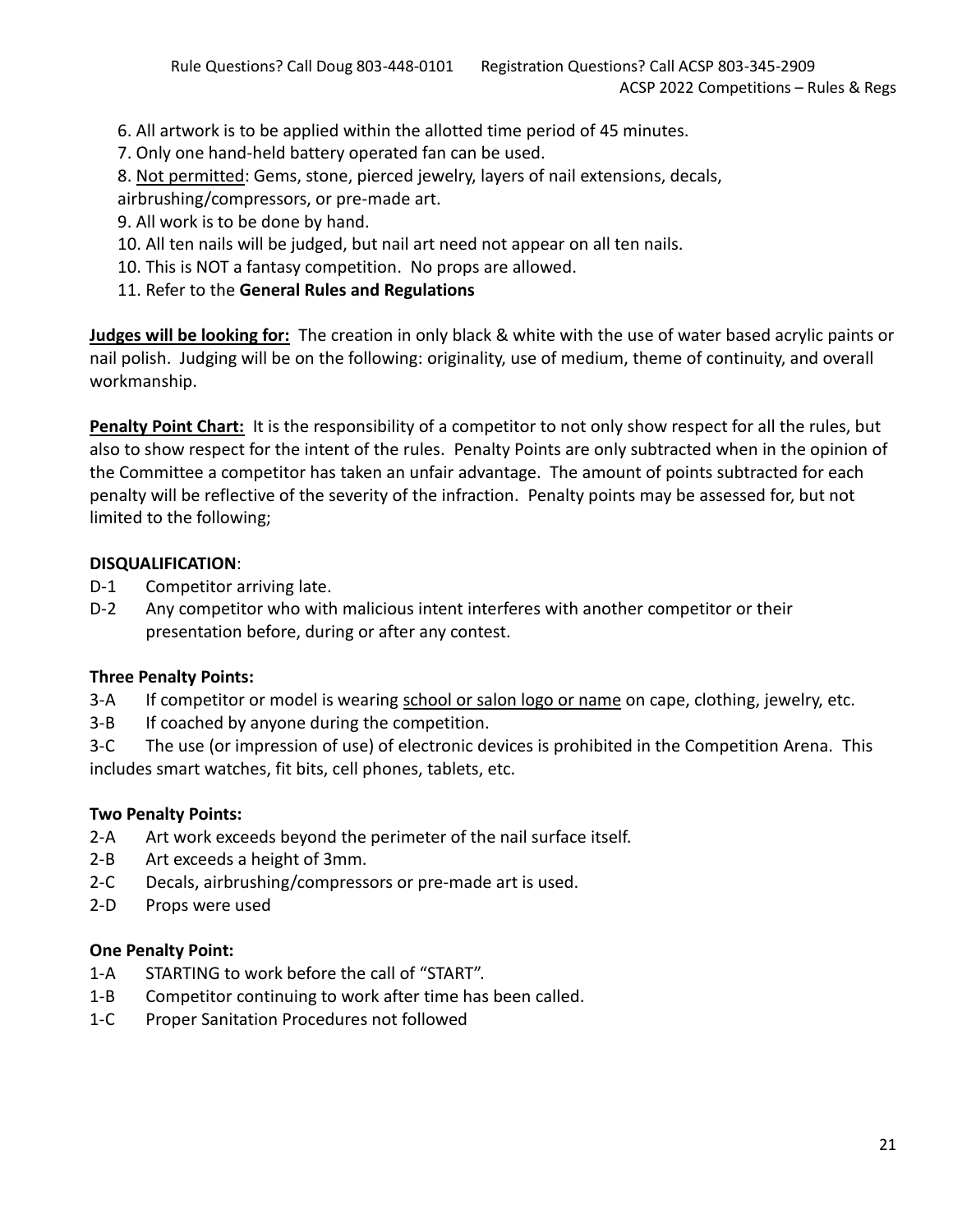# **Student – Bridal Open Competition**

*Open competition allows the competitor free creativity and choice for depicting an elegant bridal look.*

| <b>Competition Date:</b>     | Saturday, April 2, 2022                                            |
|------------------------------|--------------------------------------------------------------------|
| <b>Competition Begins:</b>   | 1:00 PM                                                            |
| <b>Reporting Time:</b>       | 12:30 PM                                                           |
| Pre-registration:            | Fee: \$25                                                          |
|                              | Deadline: Friday, March 18, 2022(postmarked)                       |
| <b>On-site Registration:</b> | Fee: \$35 cash                                                     |
|                              | Must register no later than 1 hour prior to competition start time |
|                              | (12:00 PM) and then report for competition at 12:30 PM.            |
| <b>Registration Area:</b>    | Landmark Resort                                                    |
|                              | 1501 South Ocean Blyd                                              |
|                              | Myrtle Beach, SC 29577                                             |
|                              |                                                                    |

## **Awards Presentation**:

| 4:30 PM (approximately) | <b>Competitions Arena</b> |
|-------------------------|---------------------------|
|-------------------------|---------------------------|

1st Place: Trophy for Competitor 2nd Place: Trophy for Competitor 3rd Place: Trophy for Competitor

**Time Allowed:** 45 minutes on a female mannequin.

## **Rules and Special Instructions;**

1. Each competitor will report to the competition arena with one female mannequin. You must provide your own mannequin and table clamp, mannequin holder or Tripod.

2. Before call to start, 10 minutes will be given to set up equipment and remove rollers, clips, etc.

3. Competitor are required to comb and style an elegant bridal look of their choosing on a female mannequin.

4. Hair may be set and dried in any manner ready for combing.

5. No electric or battery operated appliances allowed.

6. Mannequins can have hair color and chemical texturing prior to competition.

7. No pre-combing, pleating or braiding on mannequin or hair pieces prior to competitions. All work must be done during competition.

8. No Veil may be used. Mannequins may be dressed (a scarf or similar around the neck) and jewelry applied.

9. Hairpieces or ornamentation may be used but the base may **not cover more than 1/3 of the head form. Extensions will count as hair pieces and/or hair ornamentation.**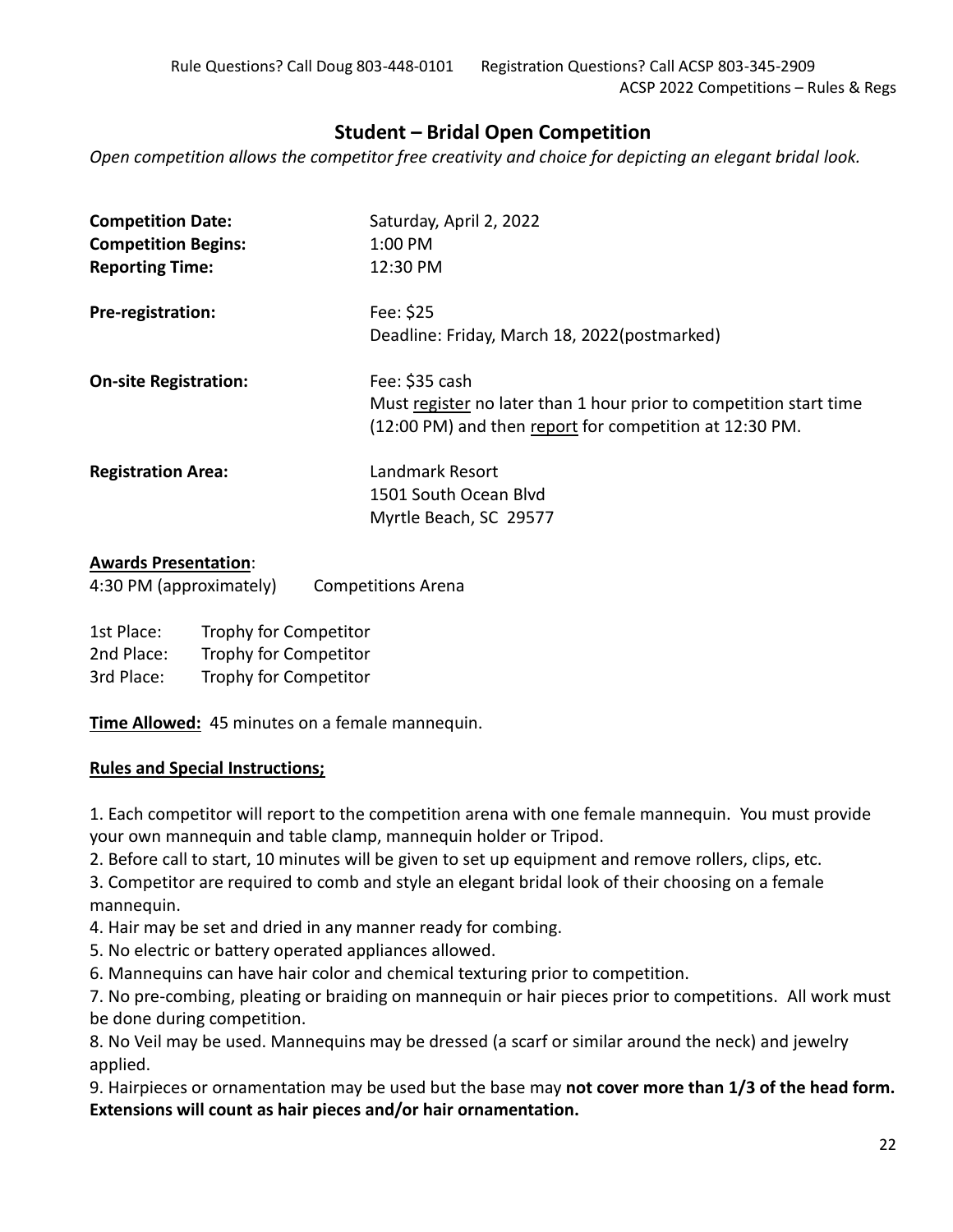## 10. Refer to the **General Rules and Regulations**.

**Judges will be looking for:** Bridal theme, creativity, originality, detail, workmanship, suitability, and consistency and total over-all appearance. The competitor is to create and execute their forecast design for the fashionable bride of today. Judging will be visual and will be based on creativity, originality, detail, workmanship, suitability, consistency and total over-all appearance.

**Penalty Point Chart:** It is the responsibility of a competitor to not only show respect for all the rules, but also to show respect for the intent of the rules. Penalty Points are only subtracted when in the opinion of the Committee a competitor has taken an unfair advantage. The amount of points subtracted for each penalty will be reflective of the severity of the infraction. Penalty points may be assessed for, but not limited to the following;

## **DISQUALIFICATION**:

- D-1 Competitor arriving late.
- D-2 Any competitor who with malicious intent interferes with another competitor or their presentation before, during or after any contest.

## **Three Penalty Points:**

- 3-A If competitor or model is wearing school or salon logo or name on cape, clothing, jewelry, etc.
- 3-B If coached by anyone during the competition.
- 3-C The use (or impression of use) of electronic devices is prohibited in the Competition Arena. This includes smart watches, fit bits, cell phones, tablets, etc.
- 3-D If a veil is used

# **Two Penalty Points:**

- 2-A If pre-combing, pleating or braiding on models or hair pieces prior to start of competitions.
- 2-B The base of the hairpieces or ornamentation covers more than 1/3 of the head form.

- 1-A STARTING to work before the call of "START".
- 1-B Competitor continuing to work after time has been called.
- 1-C Proper Sanitation Procedures not followed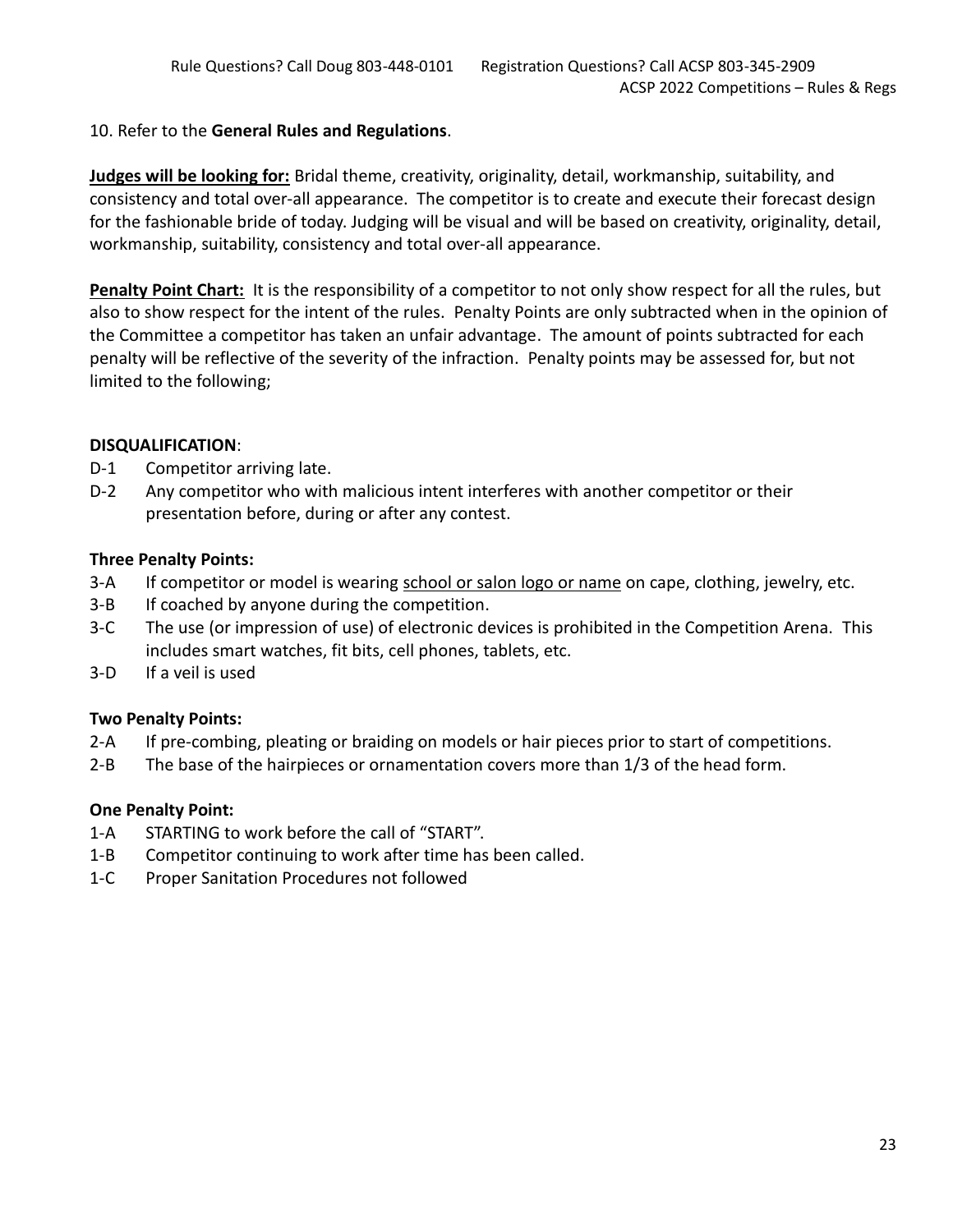# **School of the Year, Student Team Competition Evening Glamour**

**Inspiration:**



**Competition Date:** Saturday, April 2, 2022 **Competition Begins:** 2:30 PM **Reporting Time:** 2:00 PM

**Pre-registration:** Fee: \$55

**On-site Registration:** Fee: \$65 cash

Deadline: Friday, March 18, 2022(postmarked)

Must register no later than 1 hour prior to competition start time (1:30 PM) and then report for competition at 2:00 PM.

**Registration Area:** Landmark Resort

1501 South Ocean Blvd Myrtle Beach, SC 29577

### **Awards Presentation**:

4:30 PM (approximately) Competitions Arena

1st Place: Traveling Trophy for School – Trophy for each Competitor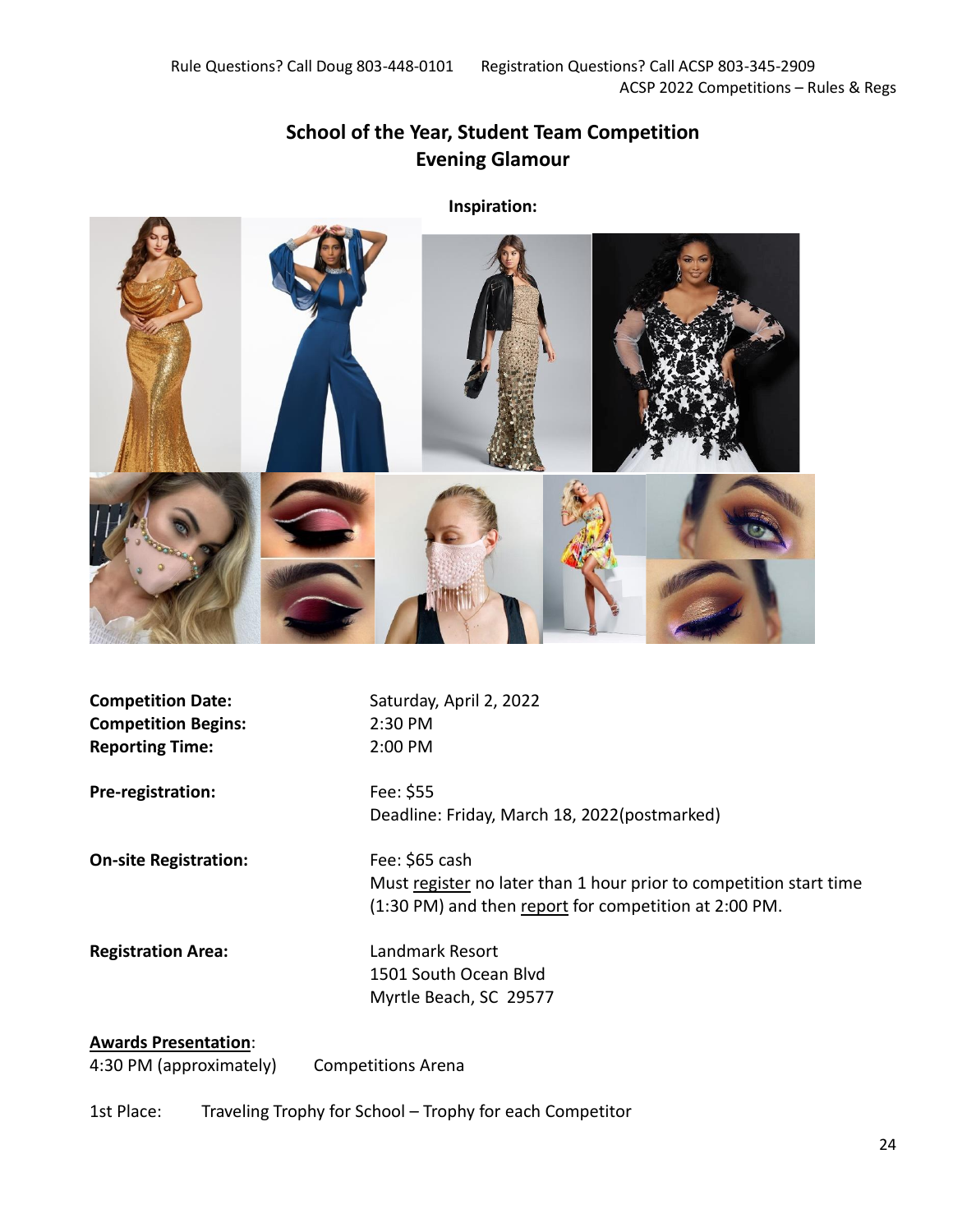2nd Place: Trophy for each Competitor

3rd Place: Trophy for each Competitor

**Time Allowed:** 75 minutes total on a female model. Before the call to start – 10 minutes will be given for any setting up of equipment and removal of rollers and clips. No Props may be used. **NO STARTING to work before the call of "START".**

## **Rules and Special Instructions;**

1. Each team will consist of three students from the same school.

2. **One team member for Nails only, one team member for Make-up only and one team member for** 

**Hair only :** No overlapping into the other team member's area of expertise.

3. Each team may enter only one female model but a school may enter more than one team.

4. Each team (including model) will report to the competition arena with model's hair set and dried in any manner

5. Model will remain covered in a clean drape for the entire competition, no logo allowed on drape. Drapes will be removed for final judging.

- 6. All work must be done during competition.
- **7. No electricity will be provided. PLEASE No Power Tools of any type present.**
- 8. No Props can be used.
- 9. Refer to the **General Rules and Regulations**.

## **"Nails" THAT DAZZLE**

1. Models report with any type nail extensions if desired.

2. Nail extension surface may have **1 solid color of competitor's choice** on all ten nails. Each nail may have a different solid color.

3. One solid color for background does/may not represent the majority of the finished design.

4. No pre-done art on tip extensions and then applied during competition. All Art work must be done during the competition.

- 5. Only one hand-held battery operated fan can be used.
- 6. Nail Art does NOT have to appear on all ten nails but all 10 nails will be judged.
- 7. No airbrushing.
- 8. Acrylic paints, rhinestones/gems, striping tape, glitter, foil, and lace may be used.
- 9. No nail art may extend beyond perimeter of nail surface

## **"Make-up" FOR STUNNING EFFECT**

1. No makeup may be applied before competition. Models report to the arena with a completely clean dry face

- 2. No air-brushing.
- 3. Judges will inspect the model prior to the beginning of the competition.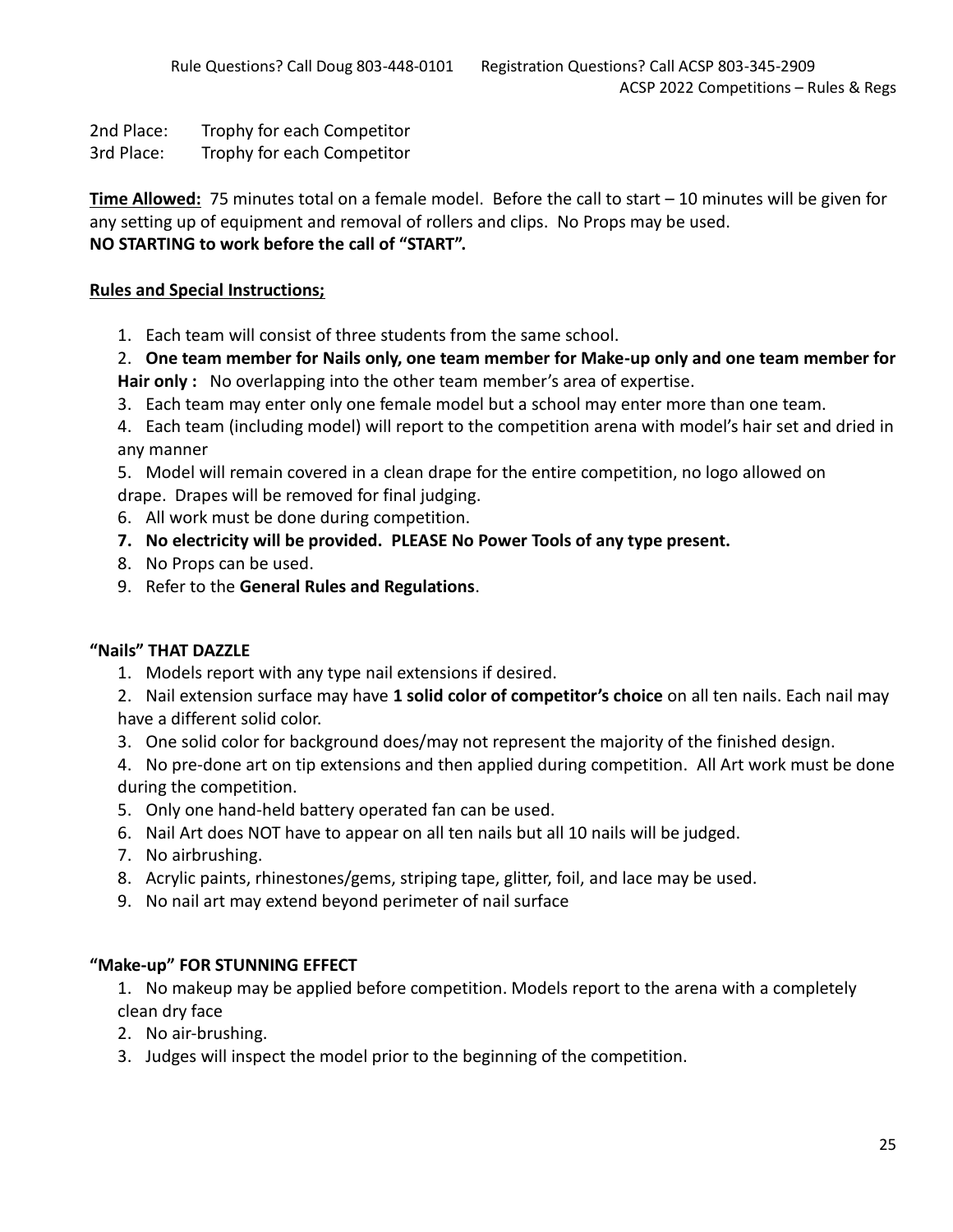4. Model's face from the neck up must be free of all cosmetics, moisturizers, false eyelashes, cosmetic enhancements, etc. prior to the beginning of the competition. (With the exception of eyelash extensions).

# **"Hair" THE CROWNING GLORY**

1. Models report to the arena with hair set, dried, ready for combing. The hair must be brushed out completely before placing hair into finished design.

2. Hairpieces or ornamentation may be used but the base may **not cover more than 1/3 of the head form. Extensions will count as hair pieces and/or hair ornamentation.**

3. Hairpieces may be pre-set but not pre-combed. No pre-combing, pleating or braiding on models or hair pieces prior to competitions. All work must be done in the arena during competition.

**Judges will be looking for:** The epitome of a chic total evening glamour look. Combine the elements, Hair, Nails, Makeup and Clothing to reflect a TOTAL LOOK that commands attention.

**Penalty Point Chart:** It is the responsibility of a competitor to not only show respect for all the rules, but also to show respect for the intent of the rules. Penalty Points are only subtracted when in the opinion of the Committee a competitor has taken an unfair advantage. The amount of points subtracted for each penalty will be reflective of the severity of the infraction. Penalty points may be assessed for, but not limited to the following;

# **DISQUALIFICATION**:

- D-1 Competitor arriving late.
- D-2 Any competitor who with malicious intent interferes with another competitor or their presentation before, during or after any contest.

# **Three Penalty Points:**

- 3-A If competitor or model is wearing school or salon logo or name on cape, clothing, jewelry, etc.
- 3-B If coached by anyone during the competition.
- 3-C The use (or impression of use) of electronic devices is prohibited in the Competition Arena. This includes smart watches, fit bits, cell phones, tablets, etc.

# **Two Penalty Points:**

- 2-A If Models physically help in creating the finished look.
- 2-B If pre-combing, pleating or braiding on models or hair pieces prior to start of competitions.
- 2-C Base of the hairpieces or ornamentation covers more than 1/3 of the head form.
- 2-D Nail art exceeds beyond the perimeter of the nail surface itself.
- 2-E If art work is pre-done on tip extensions and then applied during competition.
- 2-F If Props were used.
- 2-G Overlapping on the other team member's area of expertise.
- 2-H Power Tools were present.

# **One Penalty Point:**

1-A STARTING to work before the call of "START".